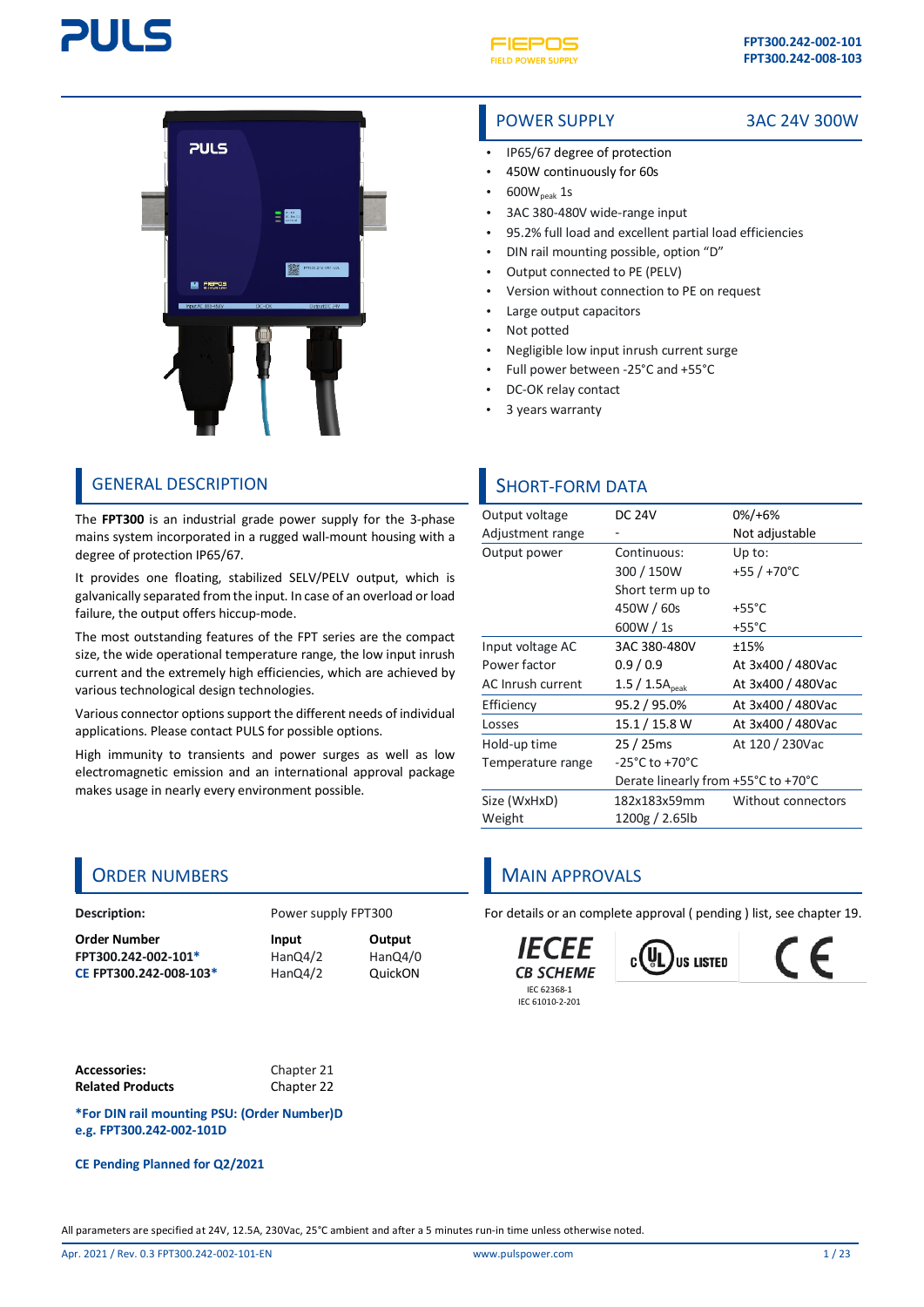# **PULS**



### Index

| $\mathbf{1}$ . |                                      |  |
|----------------|--------------------------------------|--|
| 2.             |                                      |  |
| 3.             |                                      |  |
| 4.             |                                      |  |
| 5.             |                                      |  |
| 6.             |                                      |  |
| 7.             |                                      |  |
| 8.             |                                      |  |
| 9.             |                                      |  |
| 10.            |                                      |  |
| 11.            |                                      |  |
| 12.            |                                      |  |
| 13.            | Dimensions And Connector Variants 12 |  |
| 14.            |                                      |  |
| 15.            |                                      |  |
| 16.            |                                      |  |
| 17.            |                                      |  |
| 18.            |                                      |  |
|                |                                      |  |

| 19.   |       |                                   |  |  |  |  |  |
|-------|-------|-----------------------------------|--|--|--|--|--|
| 20.   |       |                                   |  |  |  |  |  |
| 21.   |       |                                   |  |  |  |  |  |
|       | 21.1. |                                   |  |  |  |  |  |
|       |       |                                   |  |  |  |  |  |
|       |       |                                   |  |  |  |  |  |
|       |       |                                   |  |  |  |  |  |
|       | 23.1. |                                   |  |  |  |  |  |
|       | 23.2. |                                   |  |  |  |  |  |
| 23.3. |       | Inductive and Capacitive Loads 22 |  |  |  |  |  |
| 23.4. |       |                                   |  |  |  |  |  |
| 23.5. |       |                                   |  |  |  |  |  |
| 23.6. |       |                                   |  |  |  |  |  |

The information given in this document is correct to the best of our knowledge and experience at the time of publication. If not expressly agreed otherwise, this information does not represent a warranty in the legal sense of the word. As the state of our knowledge and experience is constantly changing, the information in this data sheet is subject to revision. We therefore kindly ask you to always use the latest issue of this document (available unde[r www.pulspower.com\)](http://www.pulspower.com/).

No part of this document may be reproduced or utilized in any form without our prior permission in writing.

Packaging and packaging aids can and should always be recycled. The product itself may not be disposed of as domestic refuse.

### TERMINOLOGY AND ABREVIATIONS

| PE and $\bigoplus$ Symbol | PE is the abbreviation for Protective Earth and has the same meaning as the symbol $\bigoplus$ .                               |
|---------------------------|--------------------------------------------------------------------------------------------------------------------------------|
| Earth, Ground             | This document uses the term "earth" which is the same as the U.S. term "ground".                                               |
| T.b.d.                    | To be defined, value or description will follow later.                                                                         |
| 3AC 400V                  | A figure displayed with the AC or DC before the value represents a nominal voltage with tolerances (usually<br>±15%) included. |
|                           | E.g.: DC 12V describes a 12V battery disregarding whether it is full (13.7V) or flat (10V)                                     |
| 3x 400Vac                 | A figure with the unit (Vac) at the end is a momentary figure without any additional tolerances included.                      |
| 50Hz vs. 60Hz             | As long as not otherwise stated, 3AC 400V parameters are valid at 50Hz mains frequency.                                        |
| may                       | A key word indicating flexibility of choice with no implied preference.                                                        |
| shall                     | A key word indicating a mandatory requirement.                                                                                 |
| should                    | A key word indicating flexibility of choice with a strongly preferred implementation.                                          |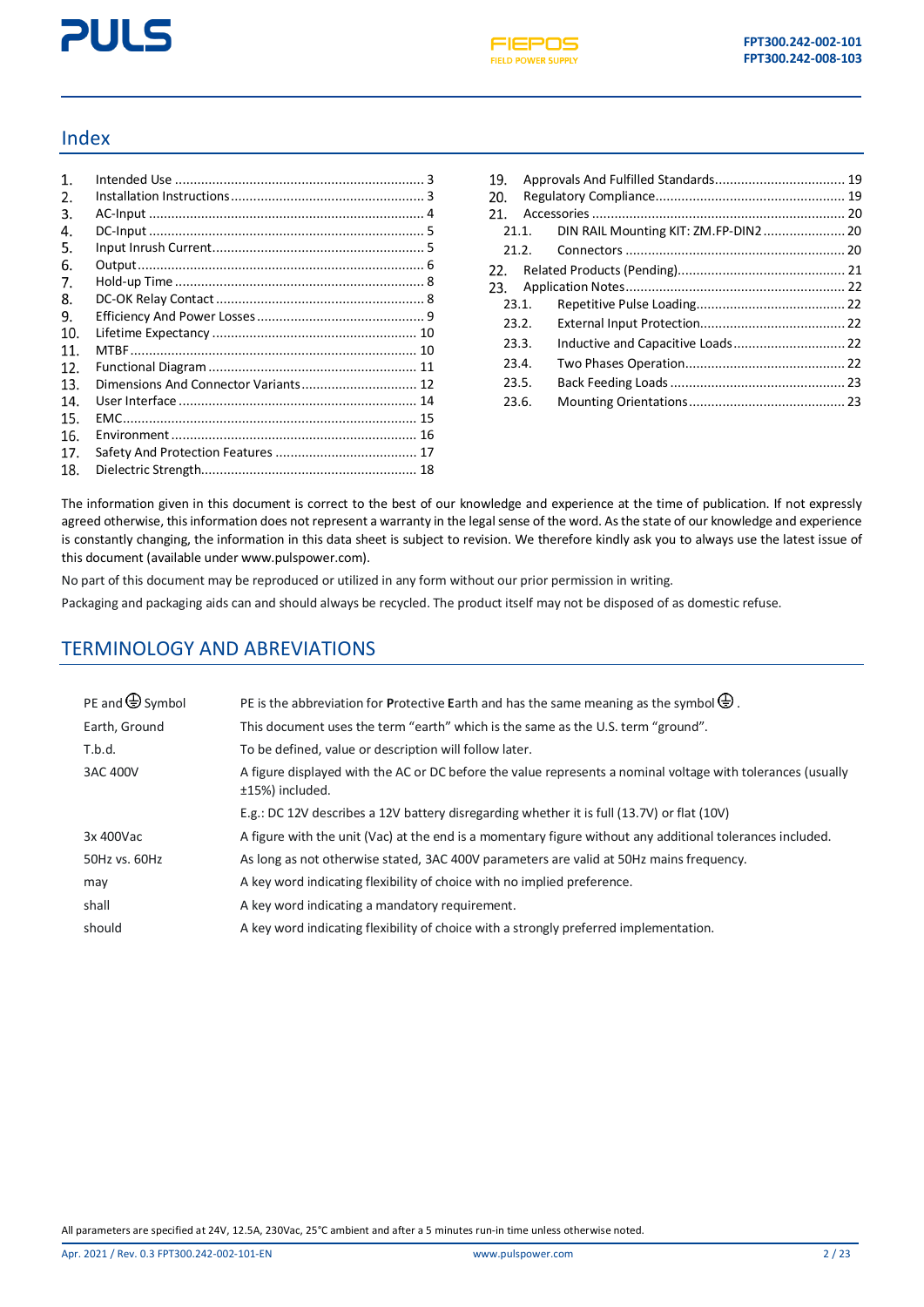

#### <span id="page-2-0"></span>Intended Use  $\mathbf{1}$ .

This device is designed for indoor use and is intended for commercial applications, such as in industrial control, process control, monitoring and measurement equipment or the like.

Do not use this device in equipment where malfunction may cause severe personal injury or threaten human life. If this device is used in a manner outside of its specification, the protection provided by the device may be impaired.

#### <span id="page-2-1"></span>2. Installation Instructions

### **A** DANGER

Risk of electrical shock, fire, personal injury or death.

- Turn power off before working on the device. Protect against inadvertent re-powering.
- Do not open, modify or repair the device.
- Do not use in wet locations or in areas where moisture or condensation can be expected.
- Do not touch during power-on and immediately after power-off. Hot surfaces may cause burns.
- Install the device on a large enough flat surface. Sharp edges on the back may cause injury.
- If damages or malfunctioning occur during installation or operation, immediately turn power off and send unit to the factory for inspection.
- The device is designed as "Class of Protection I" equipment according to IEC 61140. Do not use without a proper PE (Protective Earth) connection.

#### **A** WARNING

Risk of damages on the device

- Keep the following minimum installation clearances: 0mm on top, 30mm on the bottom, 15mm on the front and10 left and right side.
- The maximum surrounding air temperature is +70°C (+158°F). The operational temperature is the same as the ambient or surrounding air temperature and is defined 2cm below the device.
- The device is designed to operate in areas between 5% and 95% relative humidity.
- Clean only with a damp cloth.

#### **Obey the following installation instructions:**

This device may only be installed and put into operation by qualified personnel. This device does not contain serviceable parts. The tripping of an internal fuse is caused by an internal defect. Install the device onto a flat surface with the terminals on the bottom of the device. Other mounting orientations require a reduction in output power, chapte[r 23.6.](#page-22-1)

For wall mounting use 4 screws. Two on top and 2 on bottom mounting holes. Recommended screw size is M4 (UNC 8-32). The enclosure of the device provides a degree of protection of IP65/67 when installed with all mating connectors firmly connected. The device is designed for pollution degree 3 areas in controlled environments.

The negative potential of the outputs is permanently connected to PE within the unit. Do not connect the negative potential of any output to PE outside the unit.

For TN,TT mains systems with earthed neutral and IT star mains systems with insulation monitoring the device is designed for overvoltage category III zones up to 2000m (6560ft) and for overvoltage category II zones up to 5000m (16400ft).

For TN, TT, IT delta mains systems or IT star mains systems without insulation monitoring the device is intended for overvoltage category II zones up to 2000m (6560ft). The device is designed to be safe in case of a single phase loss and does not require an external protection. Functionality is limited see chapte[r23.4.](#page-21-4)

The device is designed for altitudes up to 5000m (16400ft). Above 2000m (6560ft) a reduction in output current is required and the operation is limited according mains systems described above. The device is designed, tested and approved for branch circuits up to 20A (UL) and 32A (IEC) without additional protection device. If an external fuse is utilized, do not use circuit breakers smaller than 6A B- or C-characteristic to avoid a nuisance trip. A disconnecting means shall be provided for the input of the device. This must be suitably located and easily accessible. The disconnecting means must be marked as the such for the device.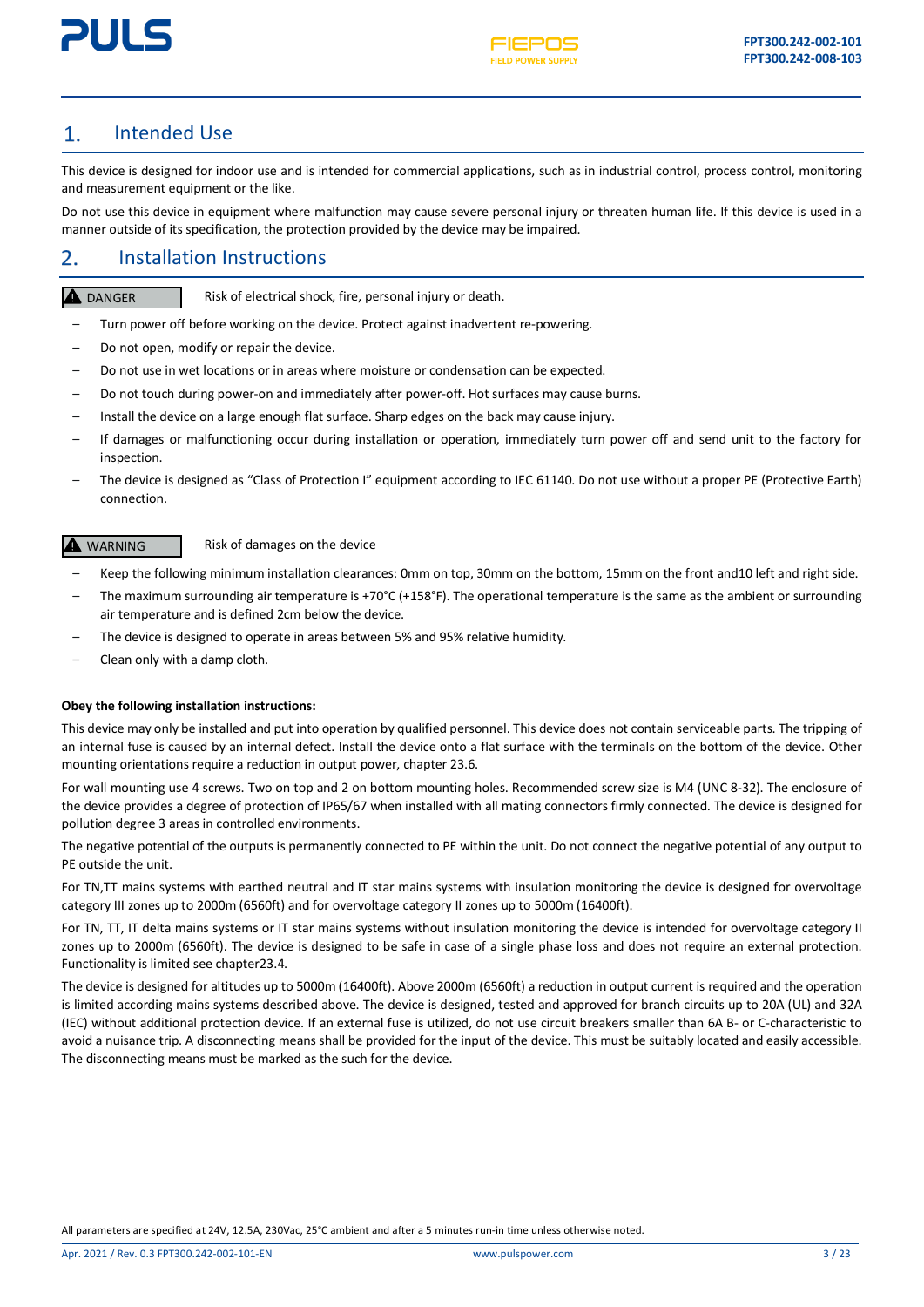#### <span id="page-3-0"></span>3. AC-Input

The device is suitable to be supplied from TN, TT or IT mains networks. For more details, please review chapter 2.

| AC input voltage rated range              |      | Nom.             | 3AC 380-480V                      |                                                                                              |  |
|-------------------------------------------|------|------------------|-----------------------------------|----------------------------------------------------------------------------------------------|--|
| AC input operating range                  |      | 3x 323-552Vac    |                                   |                                                                                              |  |
| Input frequency<br>50-60Hz<br>±6%<br>Nom. |      |                  |                                   |                                                                                              |  |
| Turn-on voltage<br>Typ.                   |      |                  | 3x 320Vac                         | Steady-state value, see Fig. 3-1                                                             |  |
| Shut-down voltage                         |      | Typ.             | 3x 300Vac                         | Steady-state value, see Fig. 3-1                                                             |  |
| Loss of one phase                         |      |                  |                                   | will continue to operate without interruption if loaded below limits in figure see Fig. 23-1 |  |
| External input protection                 |      |                  | See recommendations in chapter 2. |                                                                                              |  |
|                                           |      | <b>3AC 400V</b>  | <b>3AC 480V</b>                   |                                                                                              |  |
| Input current                             | typ. | 0.5A             | 0.42A                             | At 300W, symmetrical phase voltages, see Fig. 3-3 Power                                      |  |
| Power factor                              | typ. | 0.90             | 0.90                              | At 300W, see Fig. 3-4                                                                        |  |
| Start-up delay                            | typ. | 1 <sub>S</sub>   | 1 <sub>S</sub>                    | At 300W symmetrical phase voltages, see Fig. 3-2                                             |  |
| Rise time                                 | typ. | 10 <sub>ms</sub> | 10 <sub>ms</sub>                  | At 300W constant current load, OmF load, see Fig. 3-2                                        |  |
|                                           | typ. | 12ms             | 12ms                              | At 300W constant current load, 12.5mF, see Fig. 3-2                                          |  |
| Turn-on overshoot                         | Max. | 500mV            | 500mV                             | See Fig. 3-2                                                                                 |  |





<span id="page-3-2"></span>Fig. 3-3: Input current vs. output Power at 24V output voltage



<span id="page-3-1"></span>Fig. 3-2: Turn-on behavior, definitions of the Fig. 3-2: Turn-on behavior, definitions

<span id="page-3-4"></span>

<span id="page-3-3"></span>Fig. 3-4: Power factor vs. output power at 24V output voltage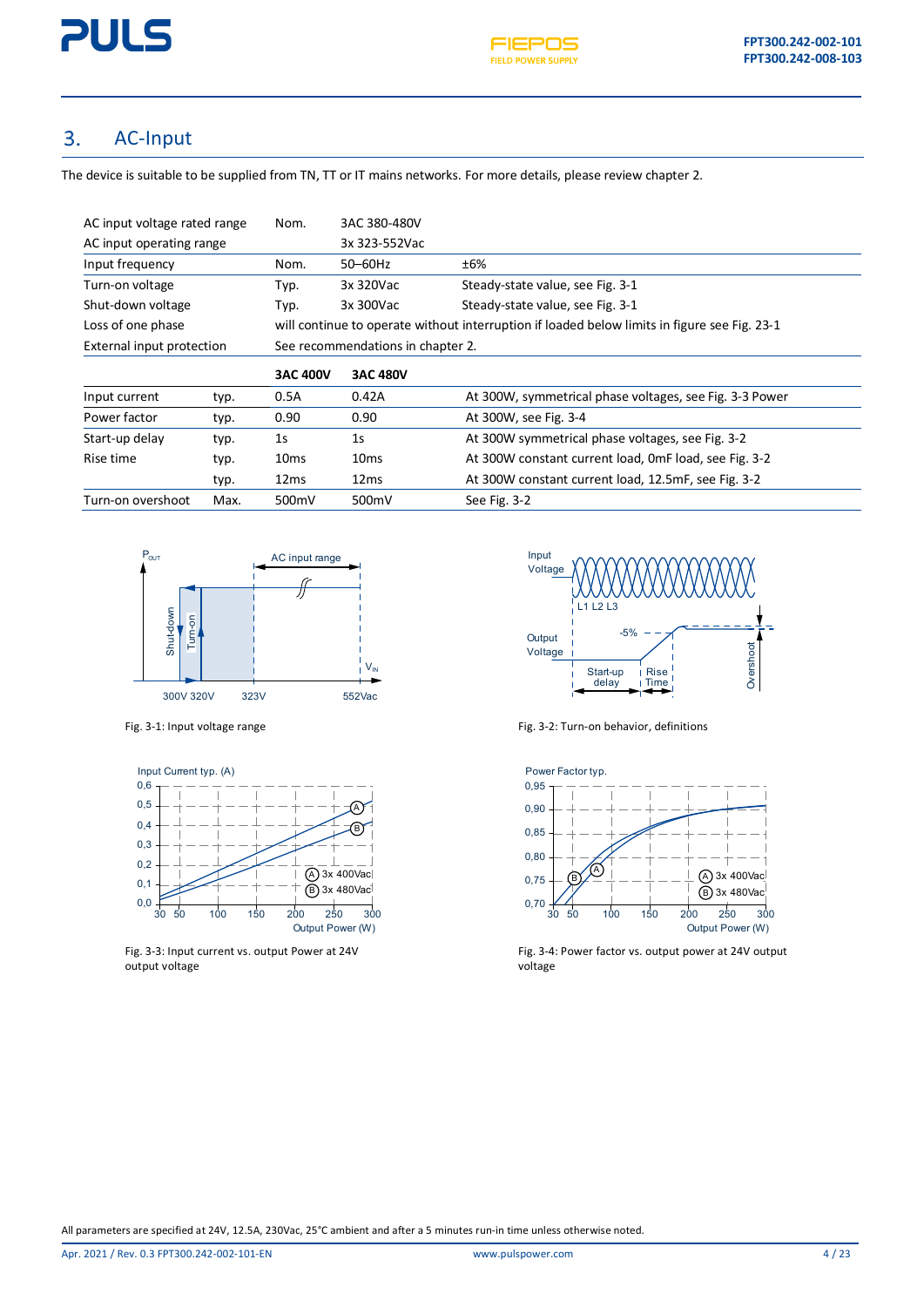

#### <span id="page-4-0"></span>DC-Input 4.

Do not operate this power supply with DC-input voltage.

#### <span id="page-4-1"></span>5. Input Inrush Current

The power supply is equipped with an active inrush current limitation circuit, which limits the input inrush current after turn-on to an extremely low value. The inrush current is usually smaller than the steady state input current.

|                   |      | <b>3AC 400V</b>      | <b>3AC 480V</b>      |                         |
|-------------------|------|----------------------|----------------------|-------------------------|
| Inrush current *) | max. | $2A_{peak}$          | $2A_{\text{peak}}$   | Temperature independent |
|                   | typ. | $1.5A_{\text{peak}}$ | $1.5A_{\text{peak}}$ | Temperature independent |
| Inrush energy     | max. | 0.1A <sup>2</sup> S  | 0.1A <sup>2</sup> S  | Temperature independent |

\*) The charging current into EMI suppression capacitors is disregarded in the first microseconds after switch-on.

| Input Current 2A/DIV  |          |
|-----------------------|----------|
|                       |          |
| <b>Input Voltage</b>  | 3x400Vac |
| <b>Output Voltage</b> |          |
|                       | 200msDIV |

Fig. 5-1: Typical turn-on behavior at nominal load and 25°C ambient temperature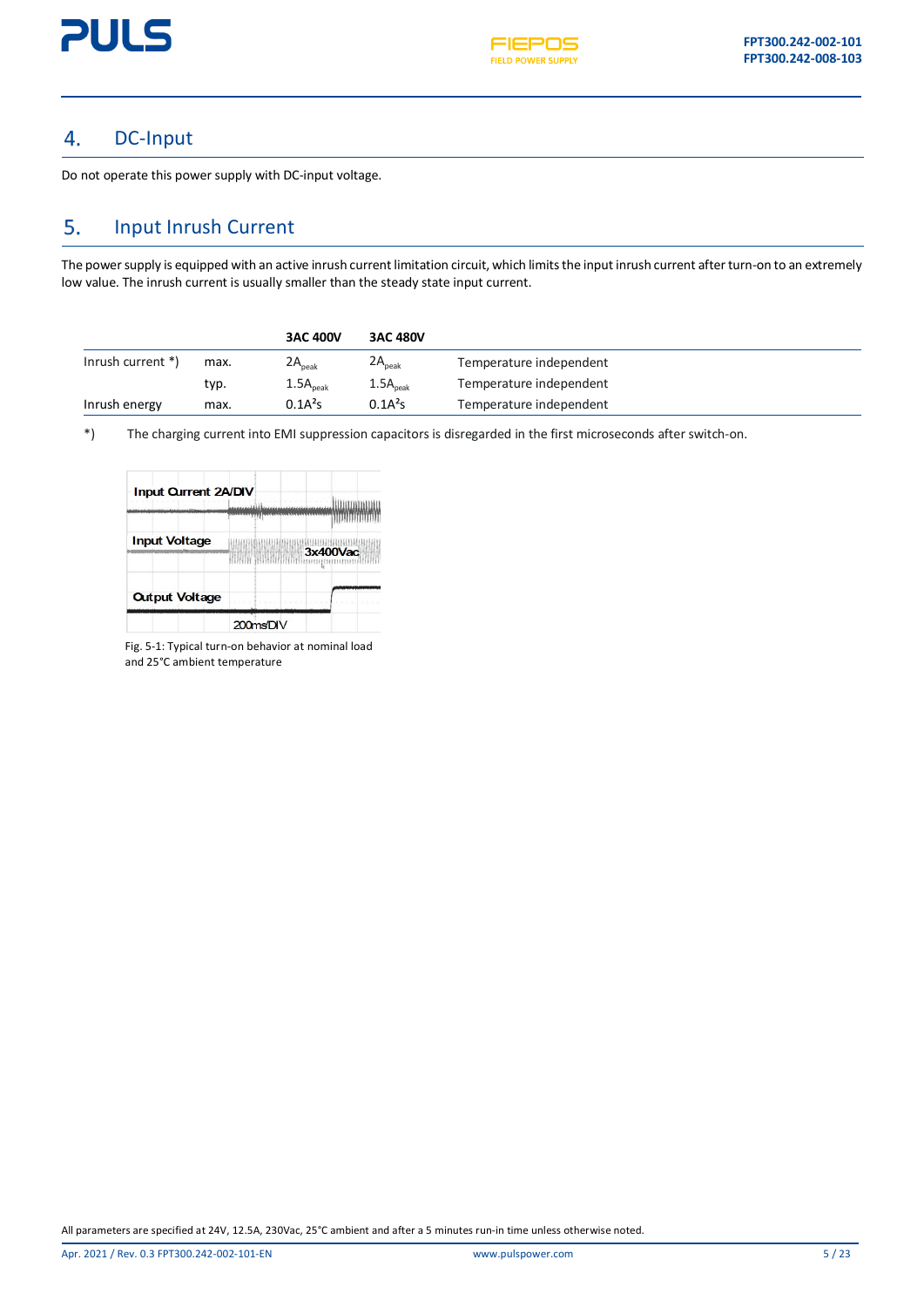

#### <span id="page-5-0"></span>6. **Output**

The output provide a (PELV/ES1) rated voltage, which is galvanically isolated from the input voltage. The negative potential of the output is permanently connected to PE within the unit.

The device is designed to supply any kind of loads, including capacitive and inductive loads. If capacitors with a capacitance >100mF are connected to the output, this the unit might charge the capacitor in hiccup mode.

The output is electronically protected against overload, no-load and short-circuits. In case of a protection event, audible noise may occur.

The device is featured with a "soft output regulation characteristic" in order to achieve current share between multiple devices when they are connected in parallel. The "soft output regulation characteristic" regulates the output voltage in such a manner that the voltage at no load is approx. 4% higher than at nominal load.

| Output voltage           | nom.                                   | <b>24V</b>                                                        | $23.8 - 25.2V$                                                                                                                                                                                                                                                                                                                                                                                                                                                                                                                                                        |
|--------------------------|----------------------------------------|-------------------------------------------------------------------|-----------------------------------------------------------------------------------------------------------------------------------------------------------------------------------------------------------------------------------------------------------------------------------------------------------------------------------------------------------------------------------------------------------------------------------------------------------------------------------------------------------------------------------------------------------------------|
| Adjustment range         |                                        |                                                                   | Not adjustable                                                                                                                                                                                                                                                                                                                                                                                                                                                                                                                                                        |
| <b>Factory setting</b>   | typ.                                   | 24.5V                                                             | $\pm 0.2$ %, at 12.5A (results to 25V $\pm 0.2$ % at no load)                                                                                                                                                                                                                                                                                                                                                                                                                                                                                                         |
|                          |                                        |                                                                   | Above 12.5A the output voltage stays stable at 24V                                                                                                                                                                                                                                                                                                                                                                                                                                                                                                                    |
| Line regulation          | max.                                   | 10 <sub>mV</sub><br>Between 3x323 and 576Vac input voltage change |                                                                                                                                                                                                                                                                                                                                                                                                                                                                                                                                                                       |
| Load regulation          | typ.                                   | 1000mV                                                            | Between 0 and 12.5A output load, static value                                                                                                                                                                                                                                                                                                                                                                                                                                                                                                                         |
|                          | typ.                                   | 50 <sub>mV</sub>                                                  | Between 12.5 and 25A output load, static value                                                                                                                                                                                                                                                                                                                                                                                                                                                                                                                        |
| Ripple and noise voltage | max.                                   | 100mVpp                                                           | Bandwidth 20Hz to 20MHz, 500hm                                                                                                                                                                                                                                                                                                                                                                                                                                                                                                                                        |
| Total output power       | nom.                                   | $300W^{1}$                                                        | Up to +55°C at ambient temperatures, see Fig. 6-1                                                                                                                                                                                                                                                                                                                                                                                                                                                                                                                     |
|                          | nom.                                   | 150W                                                              | At +70°C at ambient temperatures                                                                                                                                                                                                                                                                                                                                                                                                                                                                                                                                      |
| short term up to 1s      | nom.                                   | 450W                                                              | Up to +55°C at ambient temperatures, see Fig. 6-1                                                                                                                                                                                                                                                                                                                                                                                                                                                                                                                     |
| short term up to 60s     | nom.                                   | 600W                                                              | Up to +55°C at ambient temperatures                                                                                                                                                                                                                                                                                                                                                                                                                                                                                                                                   |
|                          | Derate linearly between +55°C and +70° |                                                                   |                                                                                                                                                                                                                                                                                                                                                                                                                                                                                                                                                                       |
| Overload/ short-circuit  | max.                                   | 15A                                                               | Continuous current, see Fig. 6 1                                                                                                                                                                                                                                                                                                                                                                                                                                                                                                                                      |
| current                  | typ.<br>max.                           | 27A / 22A<br>7.8A                                                 | At heavy overloads (when output voltage falls below 13V), the power<br>supply delivers continuous output current for 2s.<br>After this, the output is switched off for approx. 18s before a new start<br>attempt is automatically performed. This cycle is repeated as long as<br>the overload exists. If the overload has been cleared, the device will<br>operate normally, see Fig. 6-2.<br>Load impedance 10mOhm.<br>Discharge current of output capacitors is not included.<br>Intermitted current average value (R.M.S.)<br>Load impedance 10mOhm, see Fig. 6 3 |
| Output capacitance       | typ.                                   | 18 000µF                                                          | Included inside the power supply                                                                                                                                                                                                                                                                                                                                                                                                                                                                                                                                      |
| <b>Parallel Use</b>      |                                        |                                                                   | Do not parallel units for higher output currents                                                                                                                                                                                                                                                                                                                                                                                                                                                                                                                      |
| Back-feeding loads       | max.                                   | 35V / 4.3J                                                        | The unit is resistant and does not show malfunctioning when a load                                                                                                                                                                                                                                                                                                                                                                                                                                                                                                    |
|                          |                                        | 32V / 2.8J                                                        | feeds back voltage to the power supply. It does not matter whether the<br>power supply is on or off.                                                                                                                                                                                                                                                                                                                                                                                                                                                                  |
|                          |                                        |                                                                   | The absorbing energy can be calculated according to the built-in large<br>sized output capacitor.                                                                                                                                                                                                                                                                                                                                                                                                                                                                     |

1) Power Boost This power/ current is continuously allowed up to an ambient temperature of 45°C. Above 45°C, do not use this power or current longer than a duty cycle of 10% and/ or not longer than 1 minute every 10 minutes.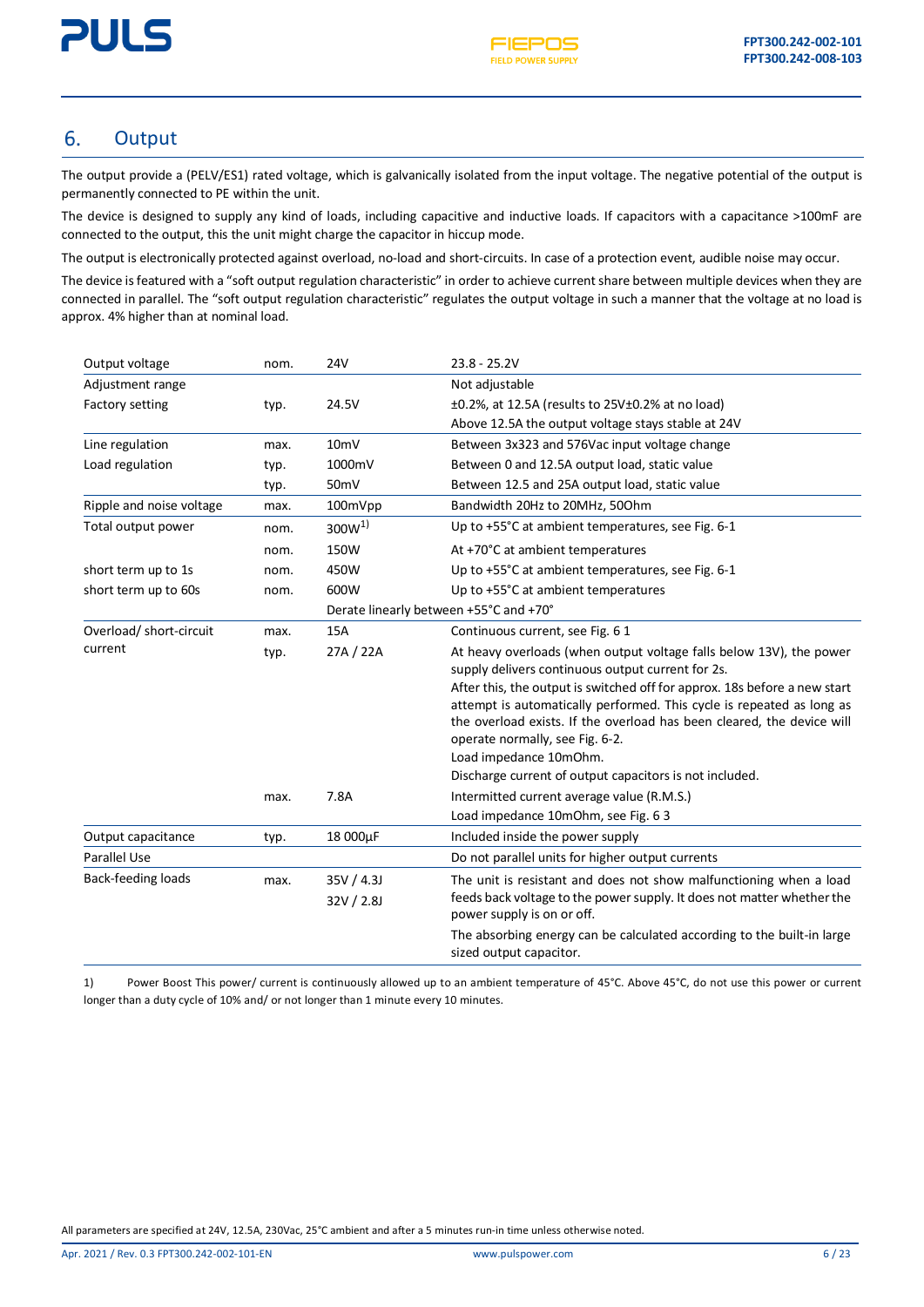







<span id="page-6-0"></span>Fig. 6-1: Output voltage vs. output current, for continuous load, typ.



Fig. 6-2: Short term output current capability, typ.



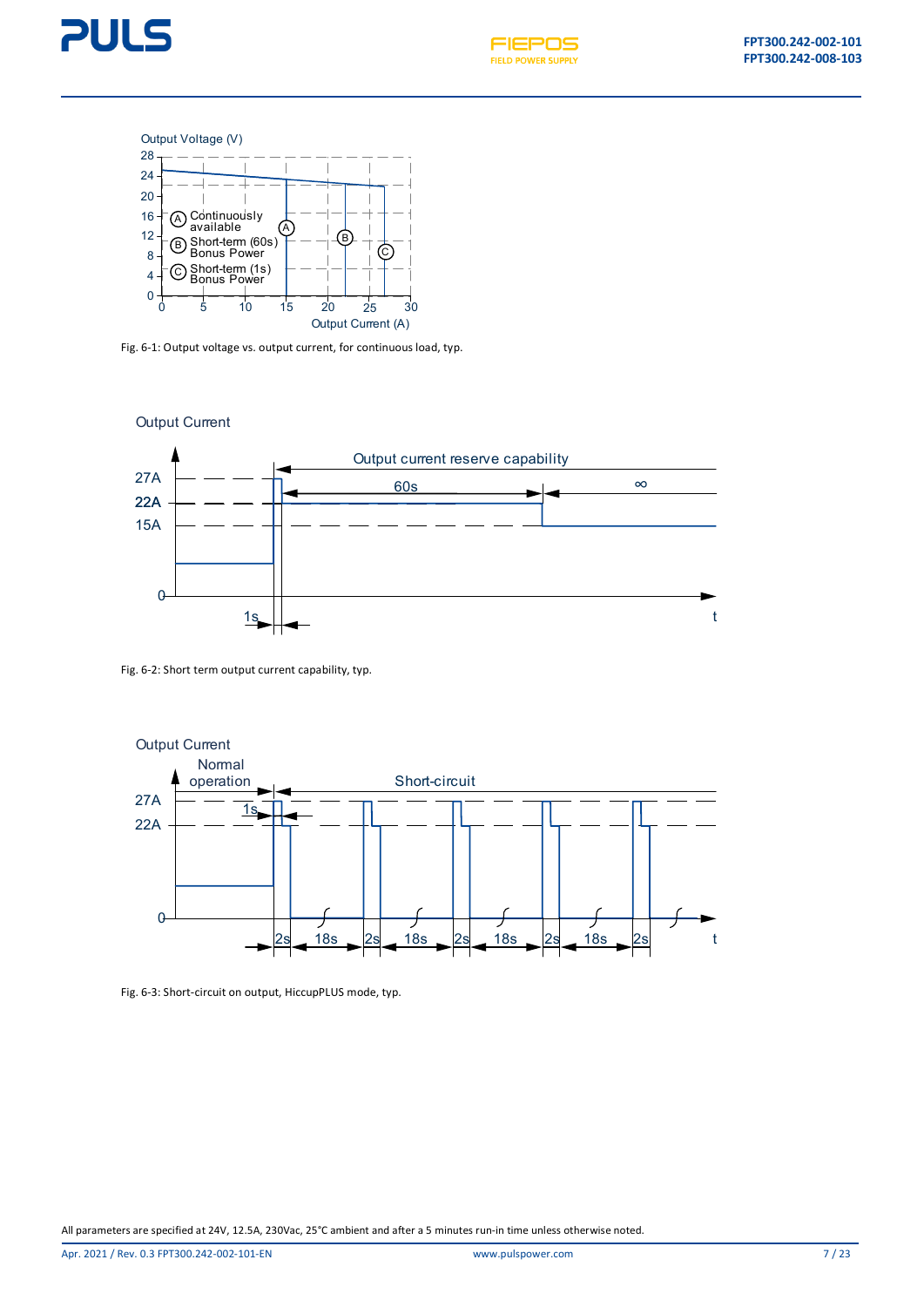

#### <span id="page-7-0"></span>7. Hold-up Time

The hold-up time is the time during which a power supply's output voltage remains within specification following the loss of input power. The hold-up time is output load dependent. At no load, the hold-up time can be up to several seconds. The green DC-OK LED is also on during this time.

|              |      | <b>3AC 400V</b>  | <b>3AC 480V</b>  |                                   |
|--------------|------|------------------|------------------|-----------------------------------|
| Hold-up Time | typ. | 50 <sub>ms</sub> | 50 <sub>ms</sub> | At 150W output load, see Fig. 7-1 |
|              | min. | 40 <sub>ms</sub> | 40 <sub>ms</sub> | At 150W output load, see Fig. 7-1 |
|              | typ. | 25 <sub>ms</sub> | 25 <sub>ms</sub> | At 300W output load, see Fig. 7-1 |
|              | min. | 20 <sub>ms</sub> | 20 <sub>ms</sub> | At 300W output load, see Fig. 7-1 |





<span id="page-7-2"></span>

#### <span id="page-7-1"></span>8. DC-OK Relay Contact

This feature monitors the output voltage, which is produced by the power supply itself. It is independent of an eventually present external voltage on the output of the power supply.

| Contact closes       | As soon as the output voltage reaches typ. 22Vdc. The DC-OK Relay Contact is synchronized with the Status Led. |
|----------------------|----------------------------------------------------------------------------------------------------------------|
| Contact opens        | As soon as the output voltage dips below 22Vdc.                                                                |
|                      | Short dips will be extended to a signal length of 100ms. Dips Shorter than 1ms will be ignored.                |
| Switching hysteresis | 1V                                                                                                             |
| Contact ratings      | Maximal 60Vdc 0.3A, 30Vdc 1A, 30Vac 0.5A, resistive load                                                       |
|                      | Minimal permissible load: 1mA at 5Vdc                                                                          |
| Isolation voltage    | See dielectric strength table in chapter 18                                                                    |



Fig. 8-1: DC-OK relay contact behavior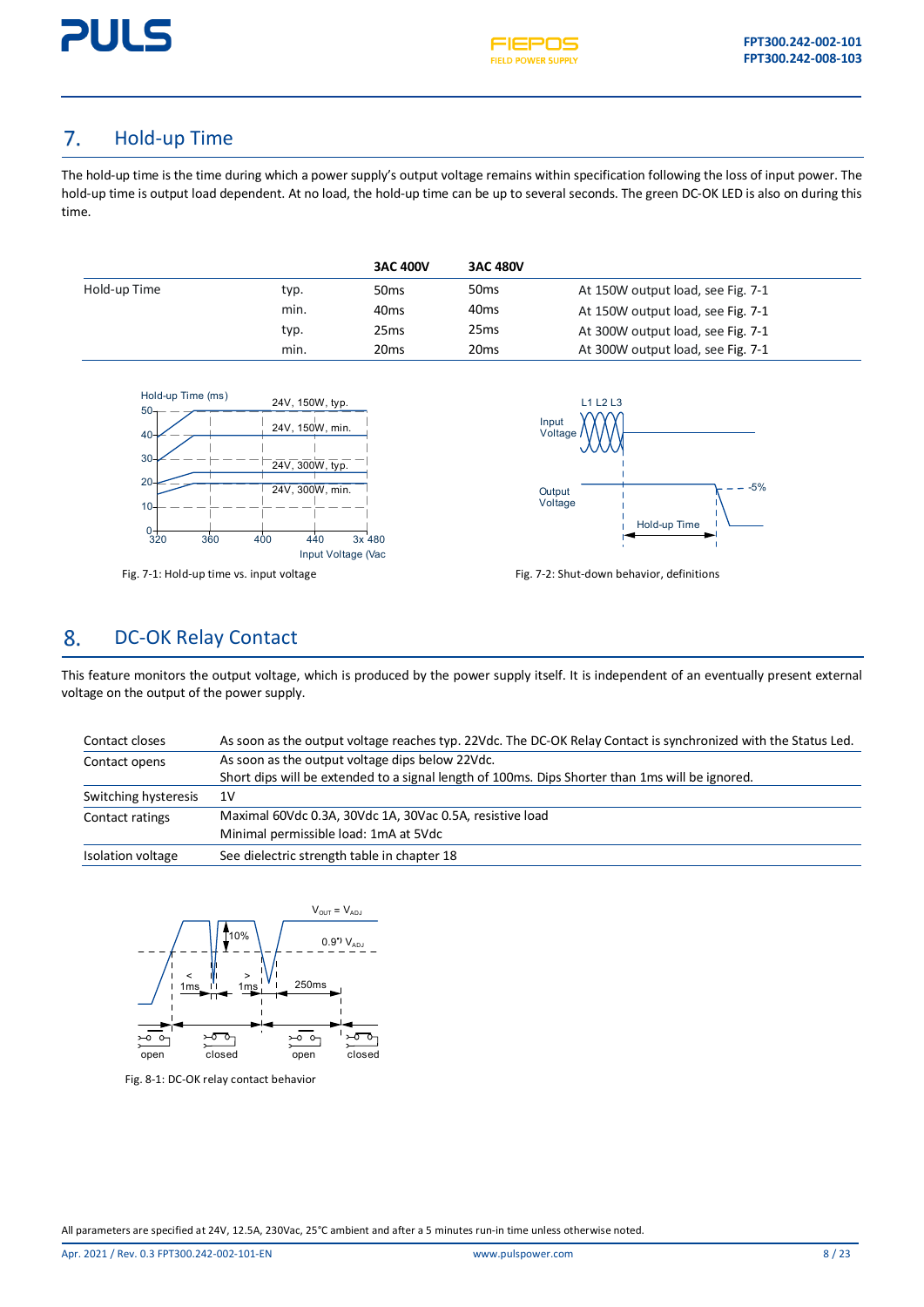#### <span id="page-8-0"></span>Efficiency And Power Losses 9.

|                    |      | <b>3AC 400V</b> | <b>3AC 480V</b> |                                                   |
|--------------------|------|-----------------|-----------------|---------------------------------------------------|
| Efficiency         | typ. | 95.2%           | 95.0%           | At 24V, 300W                                      |
| Average efficiency | typ. | 93.6%           | 93.1%           | 25% at 75W, 25% at 150W, 25% at 225W, 25% at 300W |
| Power losses       | typ. | 3.0W            | 3.0W            | At 24V, OW (no load)                              |
|                    | typ. | 10.0W           | 10.5W           | At 24V, 150W (half load)                          |
|                    | typ. | 15.1W           | 15.8W           | At 24V, 300W (full load)                          |

\*) The average efficiency is an assumption for a typical application where the power supply is loaded with 25% of the nominal load for 25% of the time, 50% of the nominal load for another 25% of the time, 75% of the nominal load for another 25% of the time and with 100% of the nominal load for the rest of the time.



Fig. 9-1: Efficiency vs. output power at 24V, typ. Fig. 9-2: Losses vs. output power at 24V, typ.



Fig. 9-3: Efficiency vs. input voltage at 24V, 300W, typ.





Fig. 9-4: Losses vs. input voltage at 24V, 300W, typ.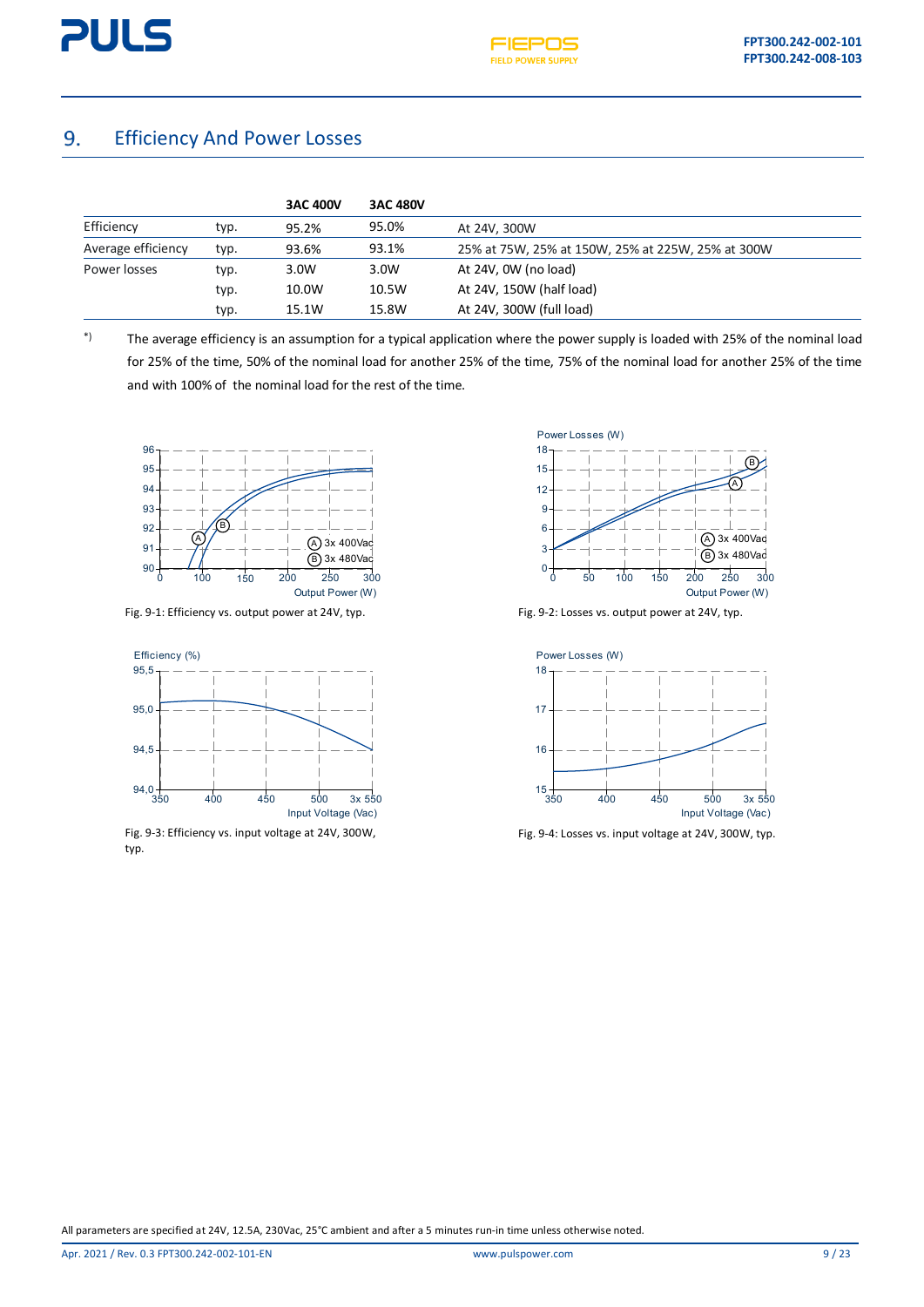

#### <span id="page-9-0"></span> $10<sub>1</sub>$ Lifetime Expectancy

The Lifetime expectancy shown in the table indicates the minimum operating hours (service life) and is determined by the lifetime expectancy of the built-in electrolytic capacitors. Lifetime expectancy is specified in operational hours and is calculated according to the capacitor's manufacturer specification.

The manufacturer of the electrolytic capacitors only guarantees a maximum life of up to 15 years (131 400h). Any number exceeding this value is a calculated theoretical lifetime which can be used to compare devices.

|                                | <b>3AC 400V</b> | <b>3AC 480V</b> |                       |
|--------------------------------|-----------------|-----------------|-----------------------|
| Calculated lifetime expectancy | 235 000h        | 195 000h        | At 24V, 300W and 40°C |
|                                | 312 000h        | 293 000h        | At 24V, 150W and 40°C |
|                                | 664 000h        | 551 000h        | At 24V, 300W and 25°C |
|                                | 882 000h        | 829 000h        | At 24V, 150W and 25°C |

#### <span id="page-9-1"></span>**MTBF**  $11.$

MTBF stands for **M**ean **T**ime **B**etween **F**ailure, which is calculated according to statistical device failures, and indicates reliability of a device. It isthe statistical representation of the likelihood of a unit to fail and does not necessarily represent the life of a product.

The MTBF figure is a statistical representation of the likelihood of a device to fail. A MTBF figure of e.g. 1 000 000h means that statistically one unit will fail every 100 hours if 10 000 units are installed in the field. However, it can not be determined if the failed unit has been running for 50 000h or only for 100h.

For these types of units the MTTF (**M**ean **T**ime **T**o **F**ailure) value is the same value as the MTBF value.

|                          | <b>3AC 400V</b> | <b>3AC 480V</b> |                                           |
|--------------------------|-----------------|-----------------|-------------------------------------------|
| MTBF SN 29500, IEC 61709 | 838 000h        | 814 000h        | At 24V, 300W and 40 $^{\circ}$ C          |
|                          | 1 421 000h      | 1 380 000h      | At 24V, 300W and 25°C                     |
| MTBF MIL HDBK 217F       | 281 000h        | 268 000h        | At 24V, 300W and 40°C; Ground Benign GB40 |
|                          | 383 000h        | 366 000h        | At 24V, 300W and 25°C; Ground Benign GB25 |
|                          | 65 000h         | 62 000h         | At 24V, 300W and 40°C; Ground Fixed GF40  |
|                          | 88 000h         | 84 000h         | At 24V, 300W and 25°C; Ground Fixed GF25  |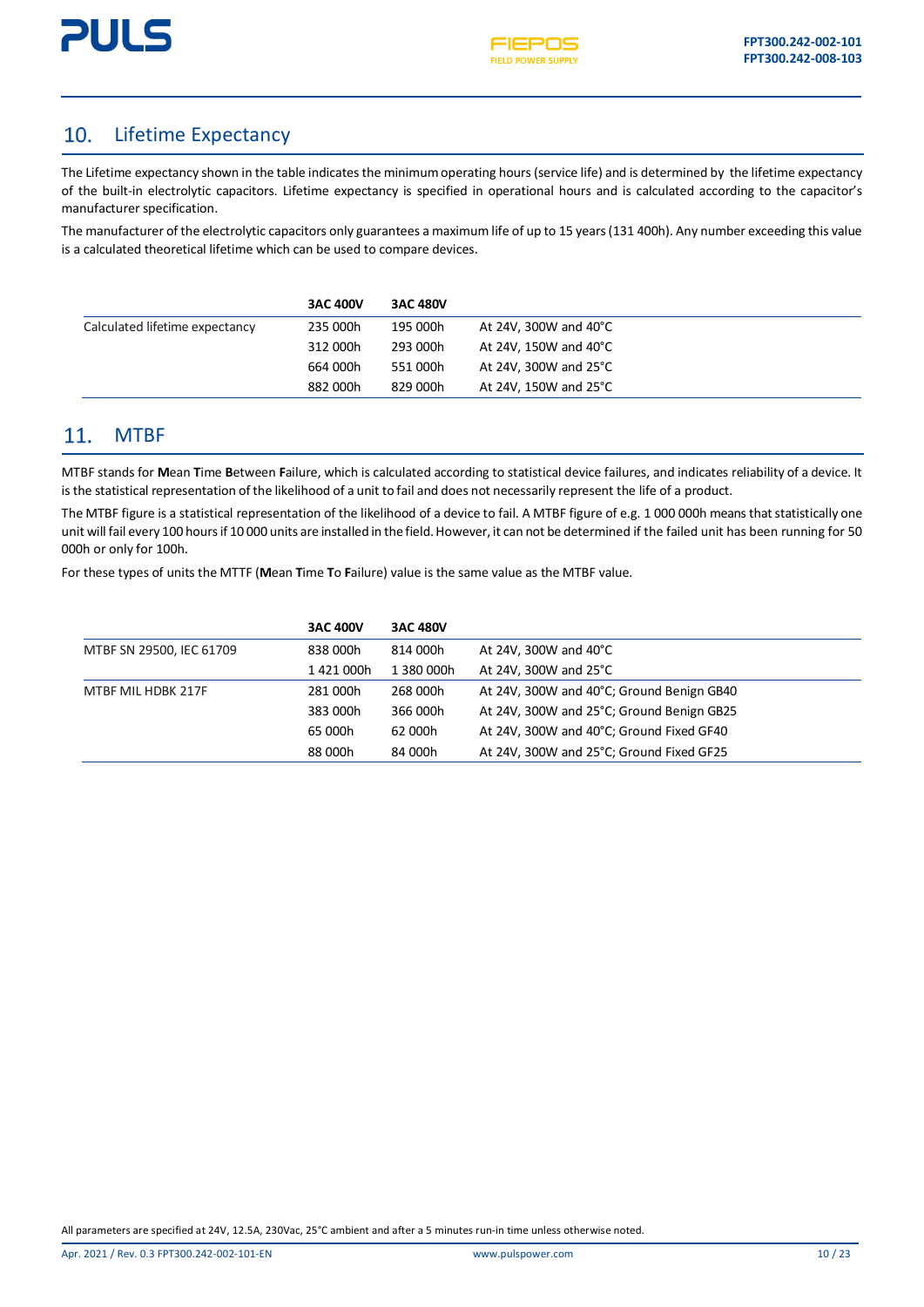



#### <span id="page-10-0"></span>Functional Diagram 12.



Fig. 12-1: Functional Diagram FPT300.242-002-101



Functional Diagram FPT300.242-008-103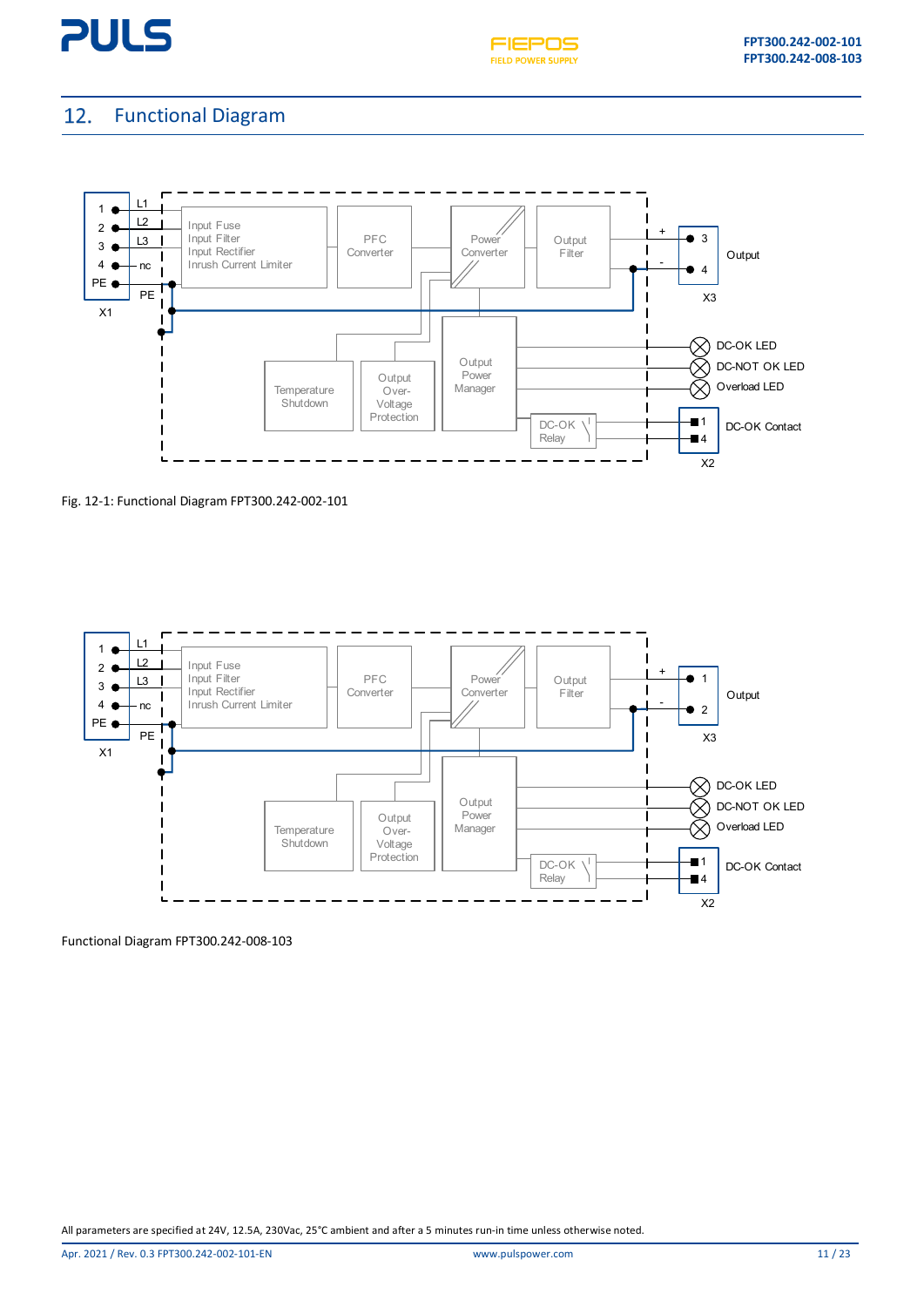



#### <span id="page-11-0"></span>Dimensions And Connector Variants  $13.$

#### **FPT300.242-002-101**



|                | 69mm (2.72")<br>59mm (2.32")         |
|----------------|--------------------------------------|
| 332mm (13.07") | ſ<br>IJυ<br>G<br>ام<br>յլ<br>¶0<br>ē |

| Width            | 182mm / 7.17"          |
|------------------|------------------------|
| Height           | 183mm / 7.2"           |
| Depth            | 59mm / 2.32"           |
| Weight           | 1200g / 2.7lb          |
| Housing material |                        |
| Body:            | Aluminium alloy        |
| Covers:          | Hi-grade polycarbonate |
| Installation     | See chapter 2          |
| clearances       |                        |

#### **Input Connection (X1):**

| ⊕                            | Harting HanQ4/2 | Q4/2 Set AS female<br>$2.5 - 6$ mm <sup>2</sup> 7-13mm  | Harting order code<br>6104401263700 | PULS order code<br>ZCF.hang42   |
|------------------------------|-----------------|---------------------------------------------------------|-------------------------------------|---------------------------------|
|                              |                 | Q4/2 Set AS female<br>$2.5 - 6$ mm <sup>2</sup> 14-17mm | Harting order code<br>6104401263800 | PULS order code<br>ZCF.hang42-1 |
|                              | Pin assignment  | Pin 1                                                   |                                     |                                 |
|                              |                 | Pin 2                                                   |                                     |                                 |
| $\bigoplus_{n\in\mathbb{Z}}$ |                 | Pin <sub>3</sub>                                        |                                     |                                 |
|                              |                 | Pin with the PE symbol                                  | PE connection                       |                                 |

#### **IO-Link Connection (X2):**

| M12 A coded    | M12-A 5pin cut clamp<br>female $0.34 - 0.5$ mm <sup>2</sup> / 6-8mm | Harting order code<br>21032722505 | PULS order code<br>ZCF.m12a5p |
|----------------|---------------------------------------------------------------------|-----------------------------------|-------------------------------|
| Pin assignment | Pin 1 and Pin 4 for relay contact                                   |                                   |                               |

#### **Output Connection (X3):**

| PULS order code<br>ZCM.hang40 |
|-------------------------------|
|                               |
|                               |
|                               |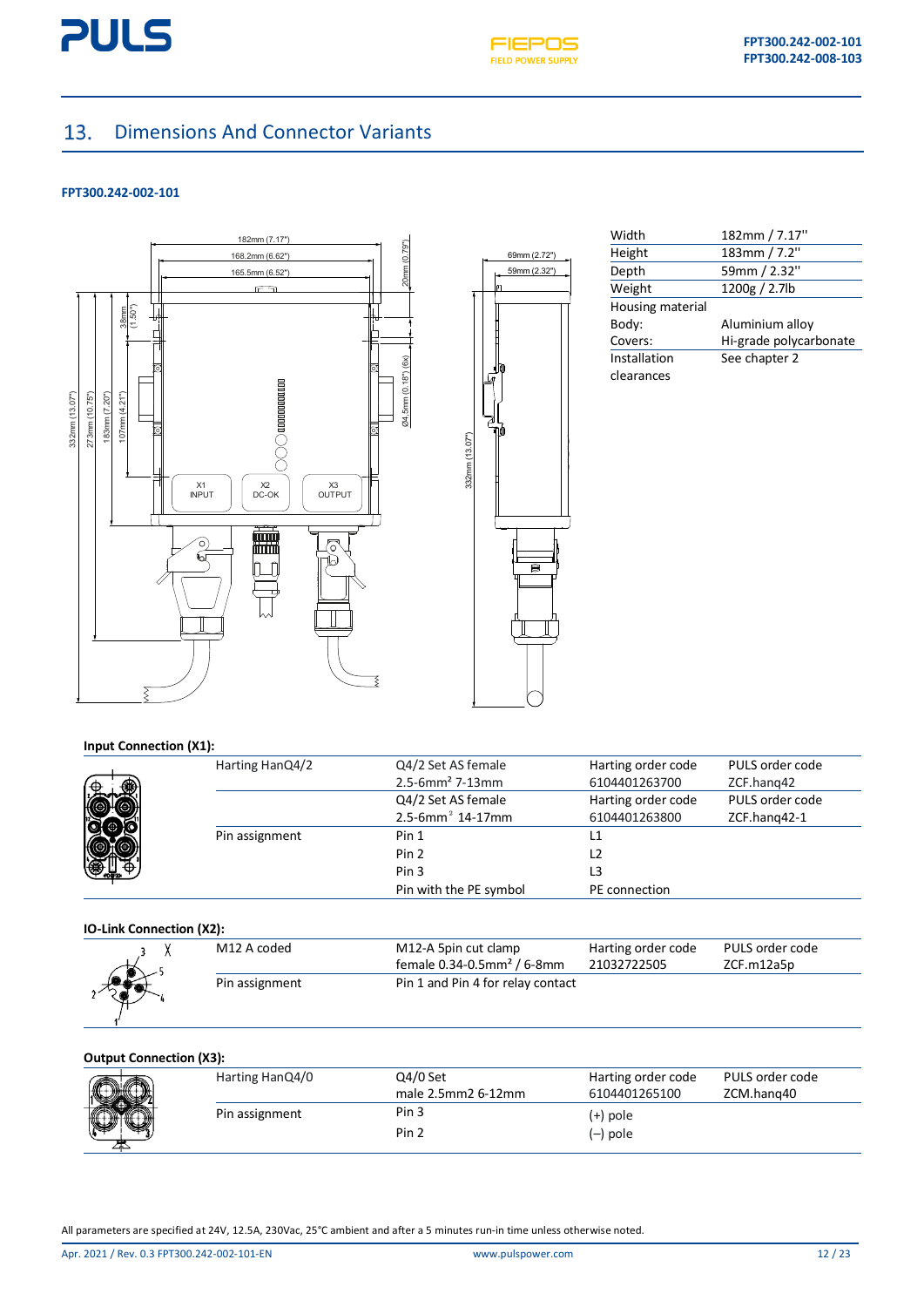



#### **FPT300.242-008-103**





| Width            | 182mm / 7.17"          |
|------------------|------------------------|
| Height           | 183mm / 7.2"           |
| Depth            | 59mm / 2.32"           |
| Weight           | 1200g / 2.7lb          |
| Housing material |                        |
| Body:            | Aluminium alloy        |
| Covers:          | Hi-grade polycarbonate |
| Installation     | See chapter 2          |
| clearances       |                        |

#### **Input Connection (X1):**

| Harting HanQ4/2 | Q4/2 Set AS female<br>$2.5 - 6$ mm <sup>2</sup> 7-13mm  | Harting order code<br>6104401263700 | PULS order code<br>ZCF.hang42   |
|-----------------|---------------------------------------------------------|-------------------------------------|---------------------------------|
|                 | Q4/2 Set AS female<br>$2.5 - 6$ mm <sup>2</sup> 14-17mm | Harting order code<br>6104401263800 | PULS order code<br>ZCF.hang42-1 |
| Pin assignment  | Pin 1                                                   |                                     |                                 |
|                 | Pin 2                                                   |                                     |                                 |
|                 | Pin <sub>3</sub>                                        | L3                                  |                                 |
|                 | Pin with the PE symbol                                  | PE connection                       |                                 |

#### **IO-Link Connection (X2):**

| M12 A coded    | M12-A 5pin cut clamp                        | Harting order code | PULS order code |
|----------------|---------------------------------------------|--------------------|-----------------|
|                | female $0.34 - 0.5$ mm <sup>2</sup> / 6-8mm | 21032722505        | ZCF.m12a5p      |
| Pin assignment | Pin 1 and Pin 4 for relay contact           |                    |                 |

### **Output Connection (X3):**

| <u>satpat sonnestion (2021:</u> |                |                  |          |  |
|---------------------------------|----------------|------------------|----------|--|
|                                 | QuickON        |                  |          |  |
|                                 | Pin assignment | Pin 1            | (+) pole |  |
| $\mathbf{DE}$                   |                | Pin <sub>2</sub> | (–) pole |  |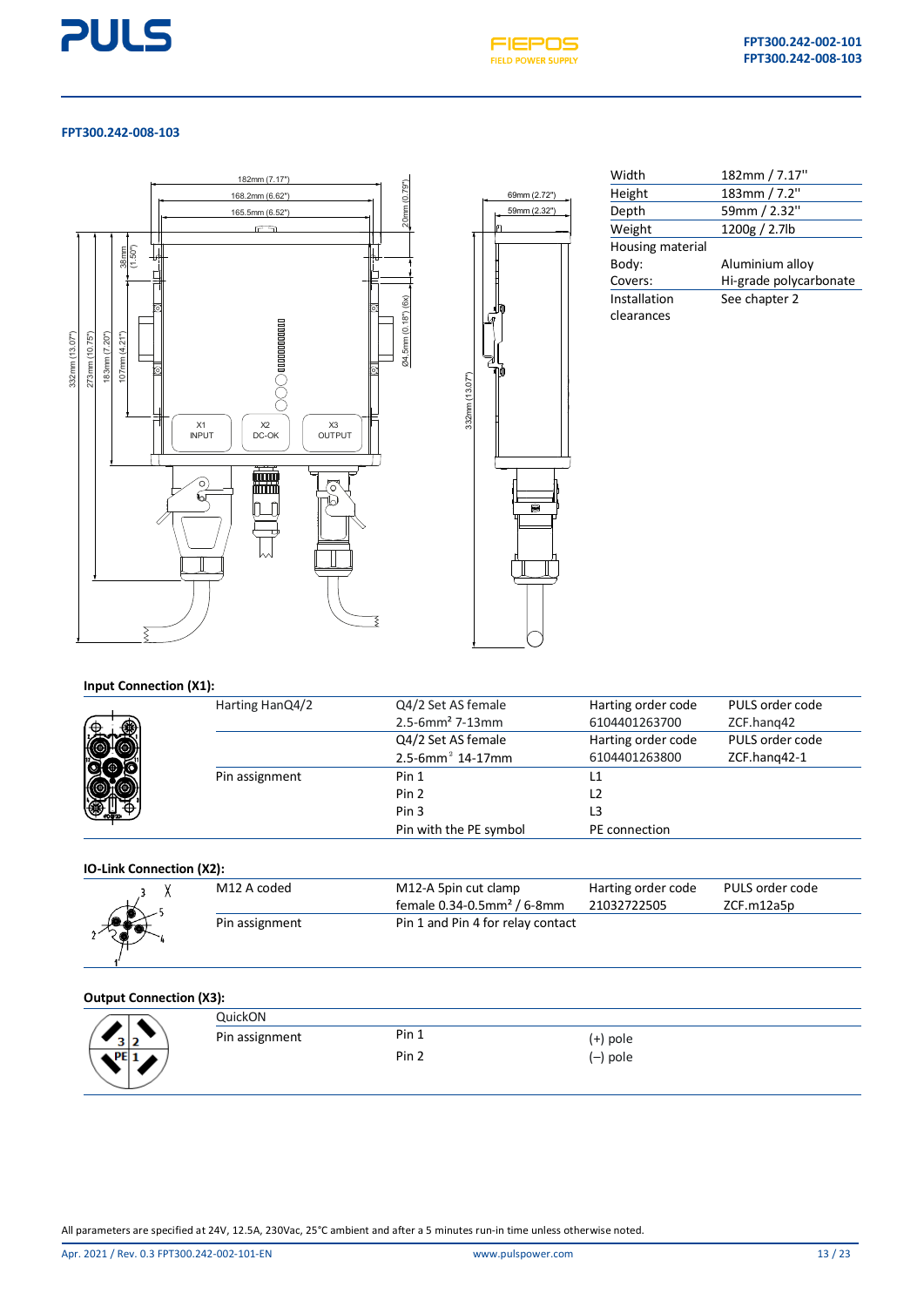



### <span id="page-13-0"></span>14. User Interface



### LED Signalization Overview

The three LEDs on the front side is used to signalize conditions of the Power Supply.

| DC-OK LED lights up green continuously if the                            |
|--------------------------------------------------------------------------|
| DC voltage is above 22V and all outputs run according to their settings. |
| DC-NOT-OK LED lights up red continuously if the                          |
| DC voltage output voltage is below 22V of a running device.              |
| Overload LED lights up red continuously if the                           |
| output current is higher than 15A.                                       |
|                                                                          |

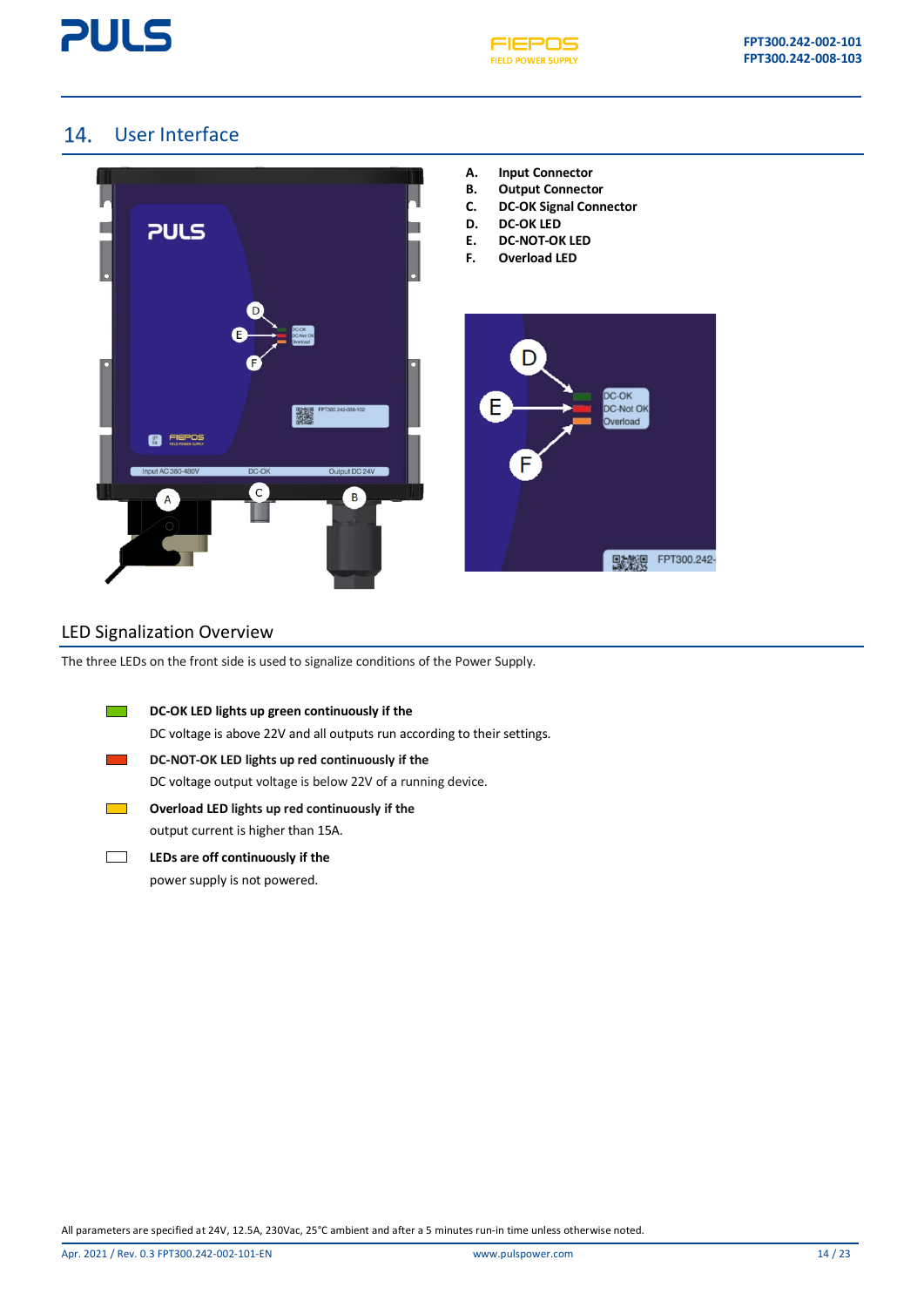

#### <span id="page-14-0"></span>15. EMC

The EMC behavior of the device is designed for applications in industrial environment as well as in residential, commercial and light industry environments.

The device is investigated according to EN 61000-6-1, EN 61000-6-2, EN 61000-6-3, EN 61000-6-4, EN 61000-3-2 and EN 61000-3-3.

| <b>EMC</b> immunity        |               |                         |                   |             |
|----------------------------|---------------|-------------------------|-------------------|-------------|
| Electrostatic discharge    | EN 61000-4-2  | Contact discharge       | 8kV               | Criterion A |
| Air discharge              |               | Air discharge           | 15kV              | Criterion A |
| Electromagnetic RF field   | EN 61000-4-3  | 80MHz - 2.7GHz          | 10V/m             | Criterion A |
|                            |               | 2.7GHz - 6GHz           | 3V/m              | Criterion A |
| Magnetic field             | EN 61000-4-8  | 50Hz/60Hz               | 30A/m             | Criterion A |
| Fast transients (Burst)    | EN 61000-4-4  | AC Input lines          | 4kV               | Criterion A |
|                            |               | DC Output lines         | 2kV               | Criterion A |
|                            |               | DC OK Output            | 2kV               | Criterion A |
| Surge voltage on AC input  | EN 61000-4-5  | Lx to Ly                | 2kV               | Criterion A |
|                            |               | L to -PE                | 4kV               | Criterion A |
| Surge voltage on DC output | EN 61000-4-5  | $+$ to -                | 1kV               | Criterion A |
|                            |               | $+/-$ to PE             | 1kV               | Criterion A |
| Surge voltage on DC-OK     | EN 61000-4-5  | DC-OK to PE             | 1kV               | Criterion A |
| Conducted immunity         | EN 61000-4-6  | $0.15 - 80$ MHz         | <b>20V</b>        | Criterion A |
| Voltage dips               | EN 61000-4-11 | 0V                      | 1 cycle           | Criterion A |
|                            |               | 40% of $V_{nom}$        | 200 <sub>ms</sub> | Criterion A |
|                            |               | 70% of V <sub>nom</sub> | 500 <sub>ms</sub> | Criterion A |

| Voltage<br>interruptions | $1000 - 4 - 1$<br>≂ΝΙ<br>hi | ٥v                        | 5000 <sub>ms</sub> | `riterion C |
|--------------------------|-----------------------------|---------------------------|--------------------|-------------|
| Powerful transients      | VDE 0160                    | load range<br>Over entire | 1550\<br>1.3ms     | `riterion A |

#### **Performance criterions:**

**A:** The device shows normal operation behavior within the defined limits.

**C:** Temporary loss of function is possible. The device may shut-down and restarts by itself. No damage or hazards for the device will occur.

### **EMC Emission**

| Conducted emission AC input lines  | EN 55032, FCC Part 15 | Class B                                      |
|------------------------------------|-----------------------|----------------------------------------------|
| Conducted emission DC output lines |                       |                                              |
| Conducted emission DC OK Output    |                       |                                              |
| Radiated emission                  | EN 55032 / EN 55011   | Class B                                      |
| <b>Harmonics</b>                   | EN 61000-3-2          | Pass for Class A equipment                   |
| Voltage fluctuations, flicker      | EN 61000-3-3          | Pass tested with constant current loads, non |
|                                    |                       | pulsing                                      |

This device complies with FCC Part 15 rules.

Operation is subjected to following two conditions: (1) this device may not cause harmful interference, and (2) this device must accept any interference received, including interference that may cause undesired operation..

### **Switching Frequencies**

| <b>PFC</b> converter   | 20kHz to 135kHz | Input voltage and output load dependent |
|------------------------|-----------------|-----------------------------------------|
|                        |                 |                                         |
| Main converter         | 60kHz to 140kHz | Output load dependent                   |
| Auxiliary converter    | 54kHz to 66kHz  | Output load dependent                   |
| Microcontroller clocks | 48Mhz and 32MHz | Fixed frequency                         |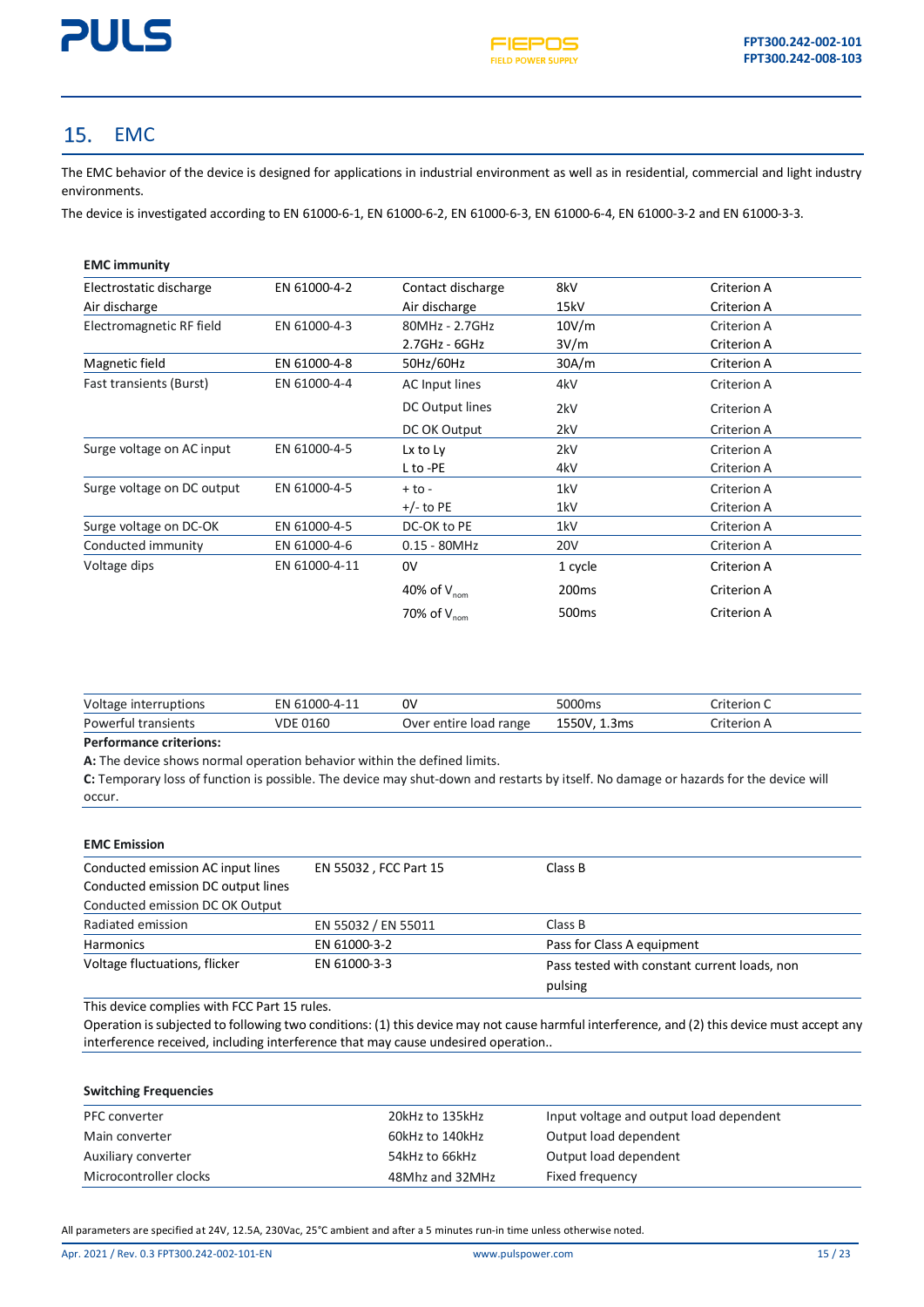

#### <span id="page-15-0"></span>16. Environment

| Operational temperature | $-25^{\circ}$ C to +70 $^{\circ}$ C (-13 $^{\circ}$ F to 158 $^{\circ}$ F) | Operational temperature is the same as the ambient or<br>surrounding temperature and is defined as the air<br>temperature 2cm below the unit. |
|-------------------------|----------------------------------------------------------------------------|-----------------------------------------------------------------------------------------------------------------------------------------------|
| Storage temperature     | $-40^{\circ}$ C to $+85^{\circ}$ C (-40 $^{\circ}$ F to 185 $^{\circ}$ F)  | For storage and transportation                                                                                                                |
| Output de-rating        | $10W$ / $^{\circ}$ C<br>20W/1000m or 5°C/1000m                             | Between +55°C and +70°C (131°F to 140°F)<br>For altitudes >2000m (6560ft), see Fig. 16-2: Output<br>power vs. altitude                        |

The de-rating is not hardware controlled. The user has to take this into consideration to stay below the de-rated current limits in order not to overload the unit.

| Humidity              | 5 to 95% r.h.<br>According to IEC 60068-2-30                                                                                                                  |                                                                                                                                                |  |
|-----------------------|---------------------------------------------------------------------------------------------------------------------------------------------------------------|------------------------------------------------------------------------------------------------------------------------------------------------|--|
| Atmospheric pressure  | 54-110kPa                                                                                                                                                     | see Fig. 16-2: Output power vs. altitude for details                                                                                           |  |
| Altitude              | Up to 5000m (16 400ft)                                                                                                                                        | see Fig. 16-2: Output power vs. altitude for details                                                                                           |  |
| Over-voltage category | $\mathbf{III}$                                                                                                                                                | According to IEC 60664-1                                                                                                                       |  |
|                       |                                                                                                                                                               | For TN, TT mains systems with earthed neutral and IT<br>star mains systems with insulation monitoring for<br>altitudes up to 2000m             |  |
|                       | $\mathbf{H}$                                                                                                                                                  | According to IEC 60664-1                                                                                                                       |  |
|                       |                                                                                                                                                               | For TN, TT mains systems with earthed neutral and IT<br>star mains systems with insulation monitoring for<br>altitudes between 2000m and 5000m |  |
|                       |                                                                                                                                                               | According to IEC 60664-1                                                                                                                       |  |
|                       |                                                                                                                                                               | For TN, TT, IT Delta mains systems or IT star mains<br>systems without insulation monitoring for altitudes up<br>to 2000m                      |  |
| Degree of pollution   | 3                                                                                                                                                             | According to IEC 62477-1, not conductive                                                                                                       |  |
| Vibration sinusoidal  | 2-17.8Hz: ±1.6mm; 17.8-500Hz: 2g<br>2 hours / axis                                                                                                            | According to IEC 60068-2-6                                                                                                                     |  |
| Shock                 | 30g 6ms, 20g 11ms                                                                                                                                             | According to IEC 60068-2-27                                                                                                                    |  |
|                       | 3 bumps / direction, 18 bumps in total                                                                                                                        |                                                                                                                                                |  |
|                       | Shock and vibration is tested in combination with DIN-Rails according to EN 60715 with a height of<br>15mm and a thickness of 1.3mm and standard orientation. |                                                                                                                                                |  |
| LABS compatibility    | <b>Yes</b>                                                                                                                                                    |                                                                                                                                                |  |
| Audible noise         | Some audible noise may be emitted from the power supply during no load, overload or short circuit.                                                            |                                                                                                                                                |  |



Fig. 16-1: Output power vs. ambient temp. The same of the set of Fig. 16-2: Output power vs. altitude



<span id="page-15-1"></span>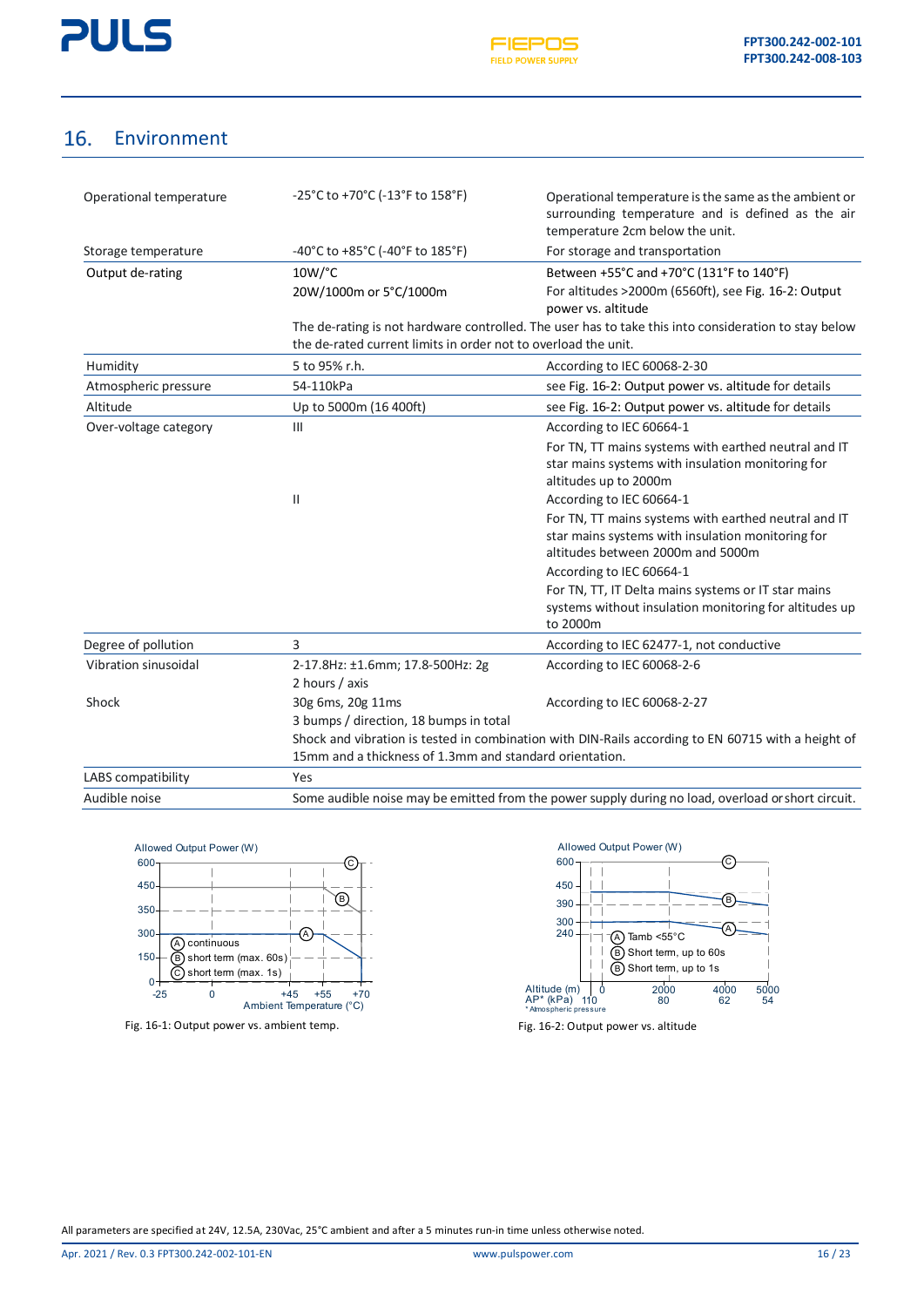

## <span id="page-16-0"></span>17. Safety And Protection Features

| Isolation resistance            | min. | 500MOhm            | At delivered condition between input and output, measured with<br>500Vdc                                                                                                                                                                                                                                                                                                                                                                                                                      |
|---------------------------------|------|--------------------|-----------------------------------------------------------------------------------------------------------------------------------------------------------------------------------------------------------------------------------------------------------------------------------------------------------------------------------------------------------------------------------------------------------------------------------------------------------------------------------------------|
|                                 | min. | 500MOhm            | At delivered condition between input and PE, measured with<br>500Vdc                                                                                                                                                                                                                                                                                                                                                                                                                          |
|                                 | min. | 500MOhm            | At delivered condition between output and Output<br>OK contacts, measured with 500Vdc                                                                                                                                                                                                                                                                                                                                                                                                         |
| PE resistance                   | max. | 0.10 <sub>hm</sub> | Resistance between PE terminal and the housing                                                                                                                                                                                                                                                                                                                                                                                                                                                |
| Input/Output separation         |      | PELV               | IEC/EN/UL 61010-2-201, IEC/EN 62368-1, IEC/EN 60950-1                                                                                                                                                                                                                                                                                                                                                                                                                                         |
| Output over-voltage protection  | typ. | 31.8Vdc            |                                                                                                                                                                                                                                                                                                                                                                                                                                                                                               |
|                                 | max. | 32.5Vdc            |                                                                                                                                                                                                                                                                                                                                                                                                                                                                                               |
|                                 |      |                    | In case of an internal defect, a redundant circuit limits the maximum output voltage.<br>The output shuts down and automatically attempts to restart                                                                                                                                                                                                                                                                                                                                          |
| Class of protection             |      |                    | According to IEC 61140                                                                                                                                                                                                                                                                                                                                                                                                                                                                        |
|                                 |      |                    | A PE (Protective Earth) connection is required                                                                                                                                                                                                                                                                                                                                                                                                                                                |
| Ingress protection              |      | IP 65/67           | According to EN/IEC 60529                                                                                                                                                                                                                                                                                                                                                                                                                                                                     |
| Over-temperature protection     |      | Included           | Output shut-down with automatic restart. Temperature sensors<br>are installed on critical components inside the unit and turn the<br>unit off in safety critical situations, which can happen e.g. when<br>ambient temperature is too high, ventilation is obstructed or<br>the de-rating requirements are not followed. There is no<br>correlation between the operating temperature and turn-off<br>temperature since this is dependent on input voltage, load and<br>installation methods. |
| Input transient protection      |      | Varistor)          | MOV (Metal Oxide For protection values, see chapter 22.2, EMC.                                                                                                                                                                                                                                                                                                                                                                                                                                |
| Internal input fuse             |      | Included           | Not user replaceable slow-blow high-braking capacity fuse                                                                                                                                                                                                                                                                                                                                                                                                                                     |
| Touch current (leakage current) | max. | $0.45 / 1.5$ mA    | At 3x 480Vac, 60Hz, TN-, TT-mains / IT-mains                                                                                                                                                                                                                                                                                                                                                                                                                                                  |
|                                 |      |                    | Lower currents at lower voltages and frequencies.                                                                                                                                                                                                                                                                                                                                                                                                                                             |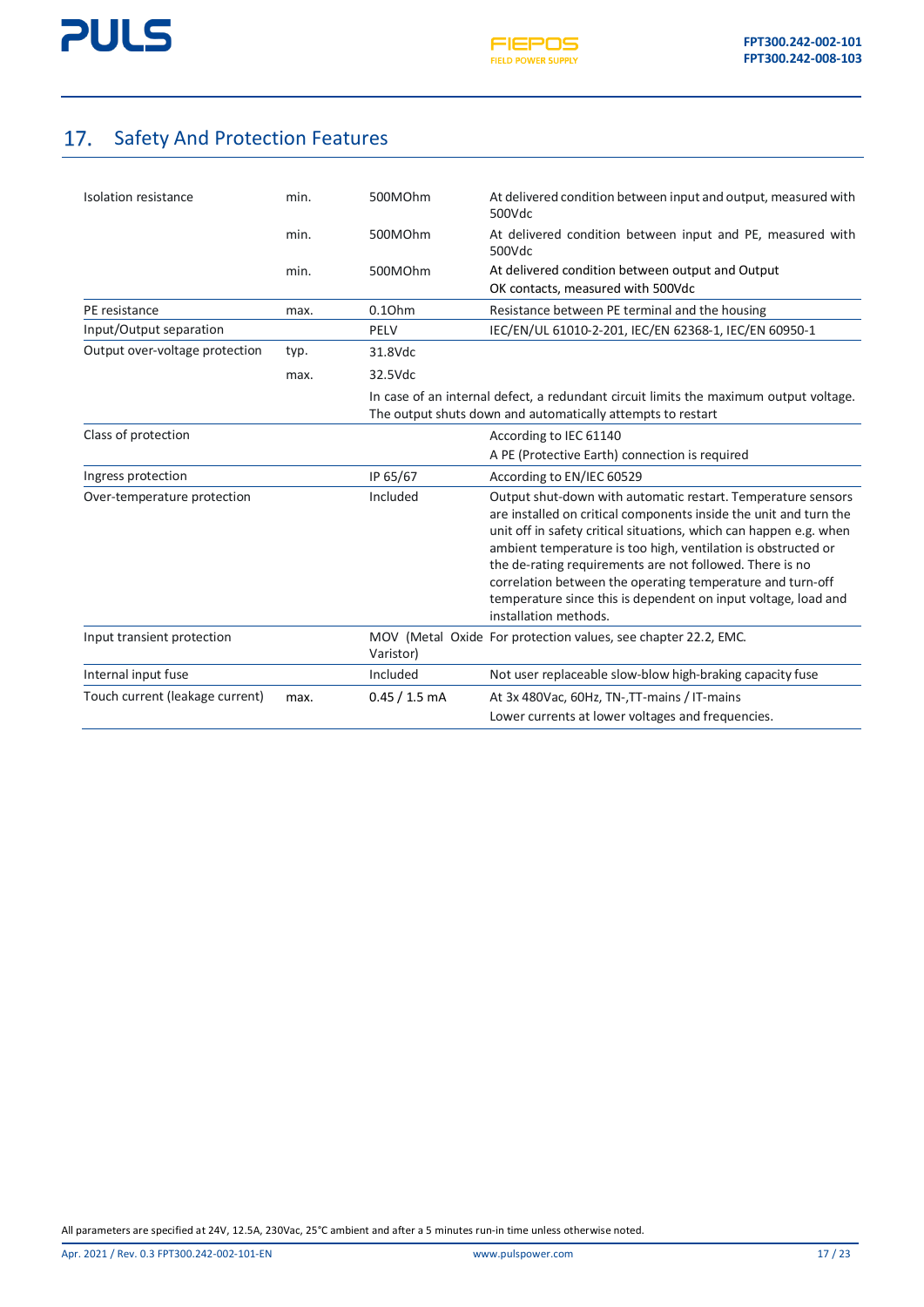



#### <span id="page-17-0"></span>Dielectric Strength 18.

The negative potential of the outputs is permanently connected to PE within the unit. The output is insulated from the input by a double or reinforced insulation.

Type and routine tests are conducted by the manufacturer. Field tests may be conducted in the field using the appropriate test equipment which applies the voltage with a slow ramp (2s up and 2s down). Connect all input-terminals before conducting the test. When testing, set the cut-off current settings to the value in the table below.



| E.        | Type test                                 | 60s | 2700Vac | 500Vac |
|-----------|-------------------------------------------|-----|---------|--------|
|           | Routine test                              | 5s  | 2200Vac | 500Vac |
|           | Field test                                | 5s  | 2000Vac | 500Vac |
| $\ddot{}$ | Cut-off current setting<br>for field test |     | >10mA   | >10mA  |

Fig. 18-1: Dielectric strength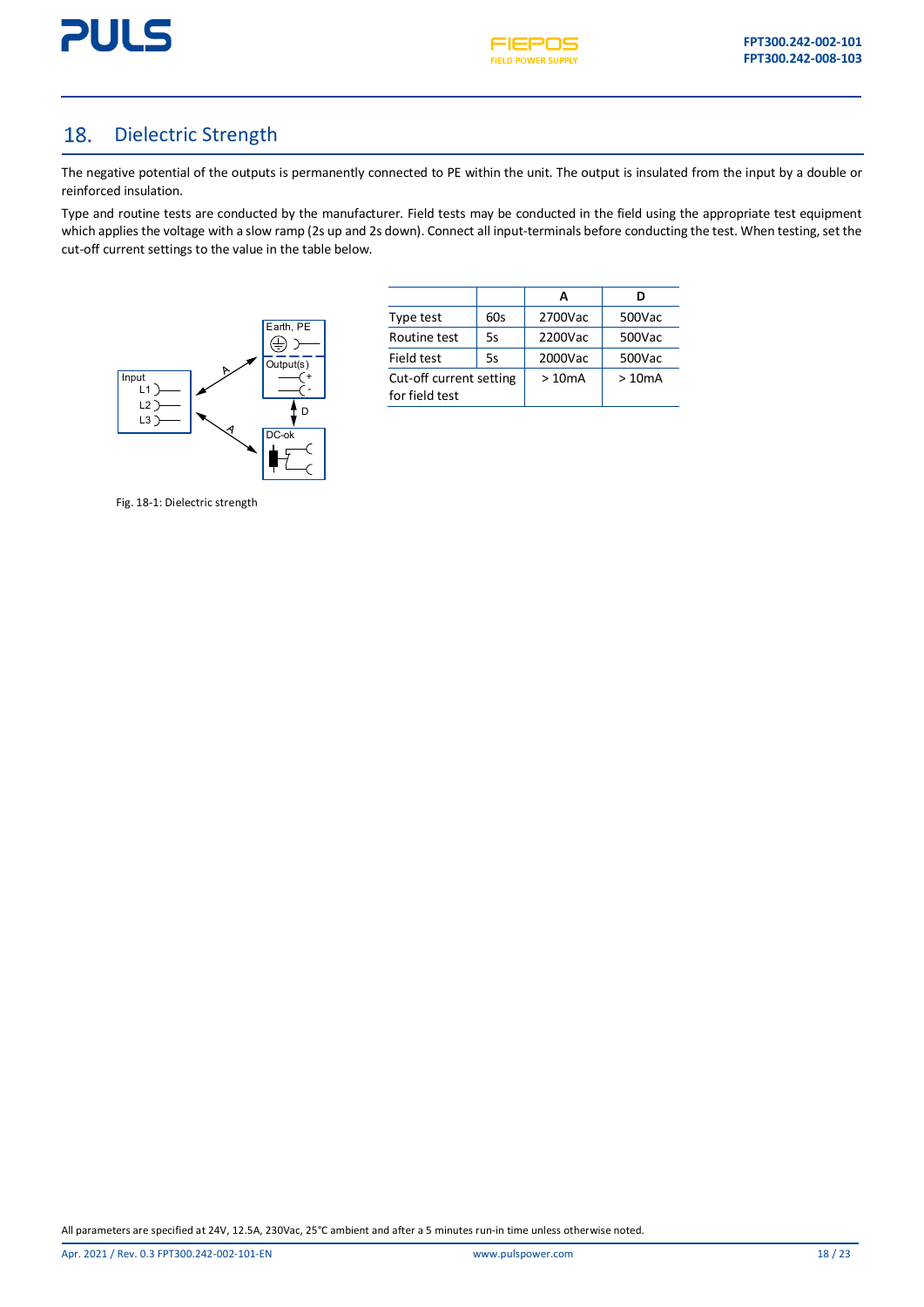

## <span id="page-18-0"></span>19. Approvals And Fulfilled Standards

| IEC 62368-1       | <i><b>IECEE</b></i><br><b>CB SCHEME</b> | CB Scheme Certificate<br>IEC 62368-1 - Audio/video, information and communication<br>technology equipment - Safety requirements<br>Output safety level: ES1                                                                                              |
|-------------------|-----------------------------------------|----------------------------------------------------------------------------------------------------------------------------------------------------------------------------------------------------------------------------------------------------------|
| IEC 61010         | <i><b>IECEE</b></i><br><b>CB SCHEME</b> | CB Scheme Certificate<br>IEC 61010-2-201 - Electrical Equipment for Measurement, Control and Laboratory<br>Use - Particular requirements for control equipment                                                                                           |
| IEC 60950-1       |                                         | <b>Manufacturers Declaration</b><br>IEC 60950-1 - General safety requirements for<br>Information Technology Equipment (ITE)                                                                                                                              |
| UL 61010          |                                         | <b>UL Certificate</b><br>Listed equipment for category NMTR - UL 61010-2-201 - Electrical equipment for<br>measurement, control and laboratory use - Particular requirements for control<br>equipment<br>Applicable for US and Canada<br>E-File: E198865 |
| Semi F47          | <b>SEMI F47</b>                         | <b>Test Report</b><br>Voltage Sag Immunity for Semiconductor Processing Equipment Tested for AC 400V<br>L-L mains voltages, nominal output voltage and nominal output load                                                                               |
| <b>VDMA 24364</b> | A I<br>VDMA 24364-C1-L/W                | Paint Wetting Impairment Substances Test (or LABS-Test)<br>Tested for Zone 2 and test class C1 according to VDMA 24364-C1-L/W for solvents<br>and water-based paints                                                                                     |

### <span id="page-18-1"></span>20. Regulatory Compliance

| EU Declaration of<br>Conformity | $\epsilon$                      | Trade conformity assessment for Europe<br>The CE mark indicates conformance with the European<br><b>EMC</b> directive<br>Low-voltage directive (LVD)<br>RoHS directive |  |
|---------------------------------|---------------------------------|------------------------------------------------------------------------------------------------------------------------------------------------------------------------|--|
| <b>WEEE Directive</b>           |                                 | Manufacturer's Statement<br>EU-Regulation on Waste Electrical and Electronic Equipment Registered in Germany<br>as business to business (B2B) products.                |  |
| <b>REACH Directive</b>          | <b>REACH</b>                    | Manufacturer's Statement<br>EU-Regulation regarding the Registration, Evaluation, Authorisation and Restriction<br>of Chemicals                                        |  |
| RoHS-China                      |                                 | Manufacturer's Statement<br>Administrative Measures for the Restriction of the Use of Hazardous Substances in<br>Electrical and Electronic Products 25 years           |  |
| IEC/EN 61558-2-16<br>(Annex BB) | Safety Isolating<br>Transformer | Safety Isolating Transformers corresponding to Part 2-6 of the IEC/EN 61558                                                                                            |  |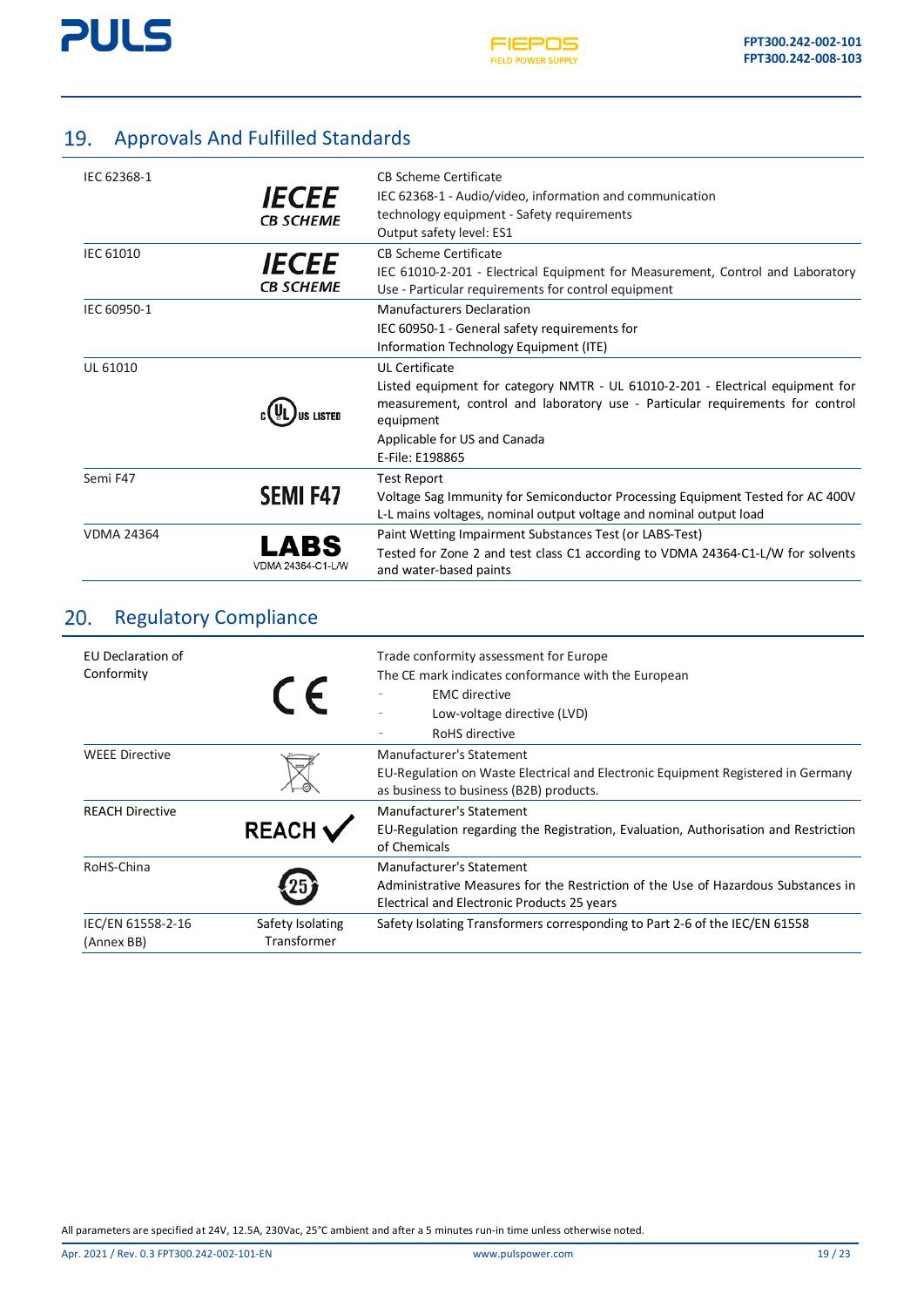



### <span id="page-19-0"></span>21. Accessories

### <span id="page-19-1"></span>21.1. DIN RAIL Mounting KIT: ZM.FP-DIN2

In addition to screw mounting FIEPOS has the option to be simply attached to a DIN rail.



- DIN-Rail not included
- DIN-Fixture pre-assembled

### <span id="page-19-2"></span>21.2. Connectors

FIEPOS features a large number of different connectors. Mating connectors can be ordered at PULS from stock in order to be able to supply customers quickly in the design-in phase.

For a higher number of pieces or other options us[e www.harting.com.](http://www.harting.com/)

| <b>Connector Name</b> | Order number | <b>Connector Description</b>                                     |
|-----------------------|--------------|------------------------------------------------------------------|
| Harting HanQ4/2       | ZCF.hang42   | Q4/2 Set AS female 2.5-6mm <sup>2</sup> 7-13mm                   |
| Harting HanQ4/2       | ZCF.hang42-1 | Q4/2 Set AS female 2.5-6mm <sup>2</sup> 14-17mm                  |
| Harting HanQ2/0       | ZCM.hang20   | Q2/0 Set screw male 2.5-6mm <sup>2</sup> 6-12mm                  |
| Harting HanQ4/0       | ZCM.hang40   | Q4/0 Set 1m cable 2,5mm2 IP67                                    |
| Harting HanQ5/0       | ZCF.hang50   | Q5/0 Set QuickLock female 0.5-2.5mm <sup>2</sup> 6-12mm          |
| Harting M12-A         | ZCF.m12a5p   | M12-A 5pin cut clamp female 0.34-0.5mm <sup>2</sup> / 6-8mm      |
| Harting M12-A         | ZCM.m12a5p   | M12-A 5pin cut clamp male $0.34$ - $0.5$ mm <sup>2</sup> / 6-8mm |
| Harting M12-S         | ZCF.m12s4p   | M12-S 4pin screw female 2.5mm <sup>2</sup> / 6-8mm               |
| Harting M12-L         | ZCM.m12l5p   | M12-L 5pin cut clamp male 0.75-1.5mm <sup>2</sup> / 5.8-13.5mm   |
| Harting M12-T         | ZCM.m12t4p   | M12-T 4pin screw male $1.5$ mm <sup>2</sup> / 8-10mm             |
| Harting 7/8"          | ZCM.78inch4p | $7/8''$ 4pin screw male 1.5mm <sup>2</sup> / 6-8mm               |
| Harting 7/8"          | ZCF.78inch3p | 7/8" 3pin screw female 1.5mm <sup>2</sup> / 6-8mm                |
| Harting 7/8"          | ZCF.78inch5p | 7/8" 5pin screw female 0.75-1.5mm <sup>2</sup> / 6.8-12.5mm      |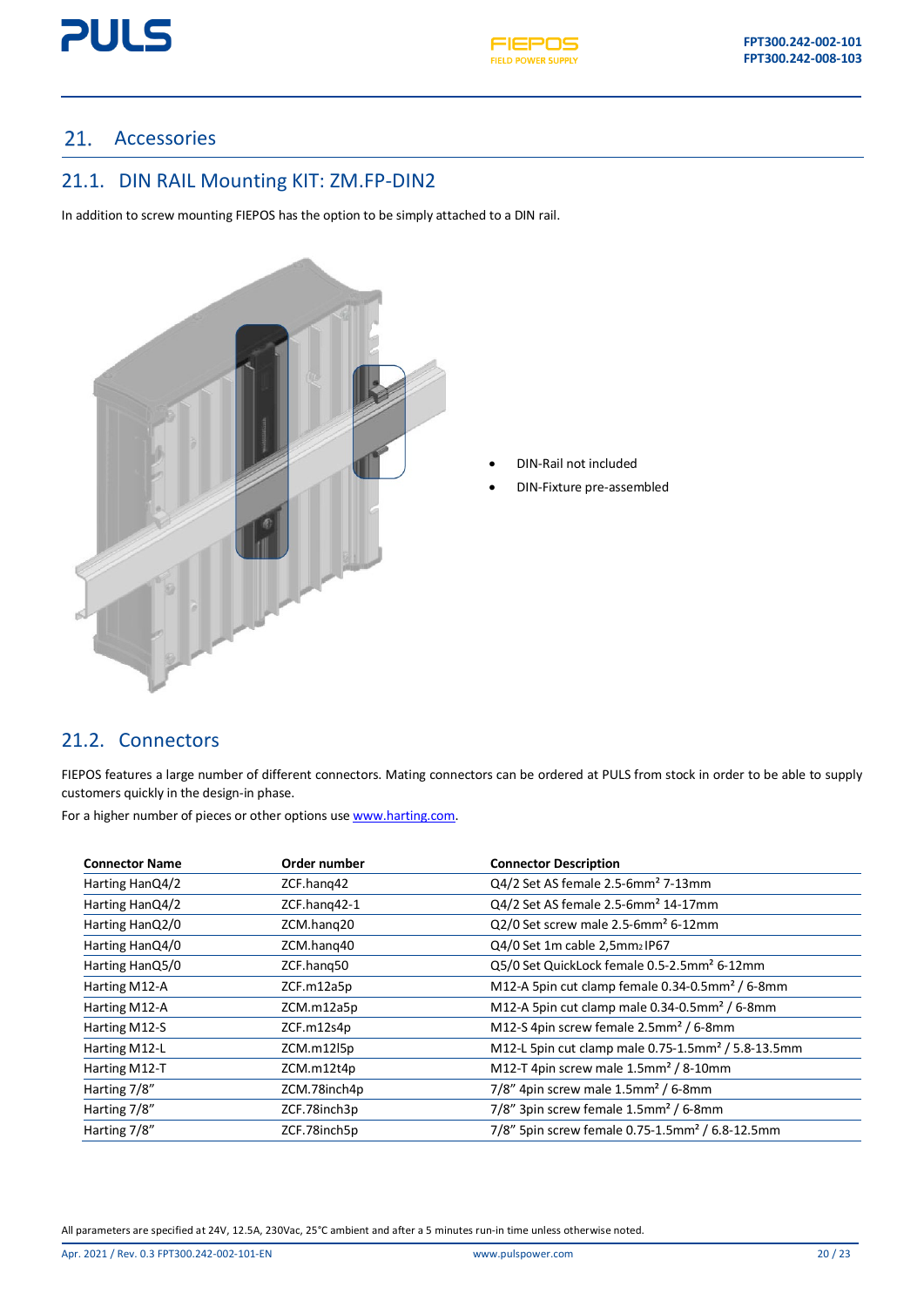

#### <span id="page-20-0"></span>Related Products (Pending) 22.

The FIEPOS product family includes various devices with different technical parameters and features. The following page provides a general overview of the available solutions. Please also get in touch with your PULS contact person, for more detailed application advice and technical information.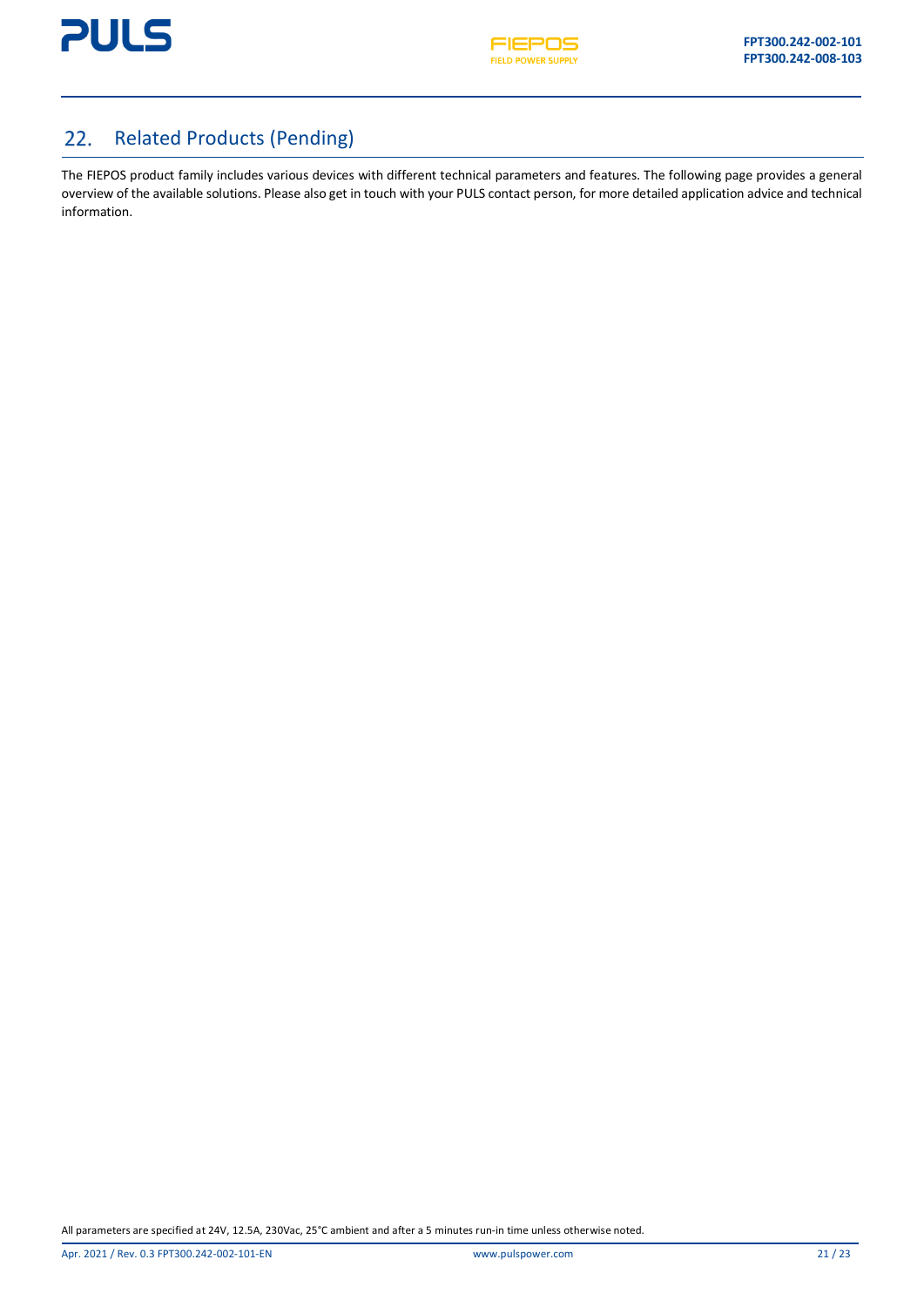

#### <span id="page-21-0"></span>23. Application Notes

### <span id="page-21-1"></span>23.1. Repetitive Pulse Loading

Typically, a load current is not constant and varies over time. This power supply is designed to support loads with a higher short-term power demand (=BonusPower®). The short-term duration is hardware controlled by an output power manager and is available on a repeated basis. If the average load is higher than the nominal output power, the output voltage will dip.

To avoid this, the following rules must be met:

- a) The power demand of the pulse must be below 200% of the nominal output power.
- b) The duration of the pulse power must be shorter than the allowed BonusPower® time. (see output section)
- c) The average power should be lower than the nominal output power.

The R.M.S. output current must be below the specified continuous output current. If the R.M.S. current is higher, the unit will respond with a thermal shut-down after a period of time.

### <span id="page-21-2"></span>23.2. External Input Protection

The device is designed, tested and approved for branch circuits up to 30A (UL) and 32A (IEC) without additional protection device. If an external fuse is utilized, do not use circuit breakers smaller than 30A B- or C-Characteristic to avoid a nuisance tripping of the circuit breaker.

### <span id="page-21-3"></span>23.3. Inductive and Capacitive Loads

The unit is designed to supply any kind of loads, including capacitive and inductive loads. If extreme large capacitors, such as EDLCs (electric double layer capacitors or "UltraCaps") with a capacitance larger than 100mF are connected to the output, the unit might charge the capacitor in the HiccupPLUS mode (see chapter ).

### <span id="page-21-4"></span>23.4. Two Phases Operation

No external protection devices are required to protect against a phase-loss.

Continuous two phase operation is not recommended for this power class since the supplying 3-phase network could become unbalanced. However, if one phase fails, the unit may continue to operate if the load is below the power limit shown in Fig. 24-1.

Exceeding of these limits for an extended period may result in a thermal shut-down of the unit.

During power-on, some start-up attempts can occur until a permanent output power is available. EMC performance, hold-up time, losses, and output ripple differ from a three phase operation. Such use is not included in the approval according to UL61010 and IEC62368.





<span id="page-21-5"></span>Fig. 23-1: Two phase power capability